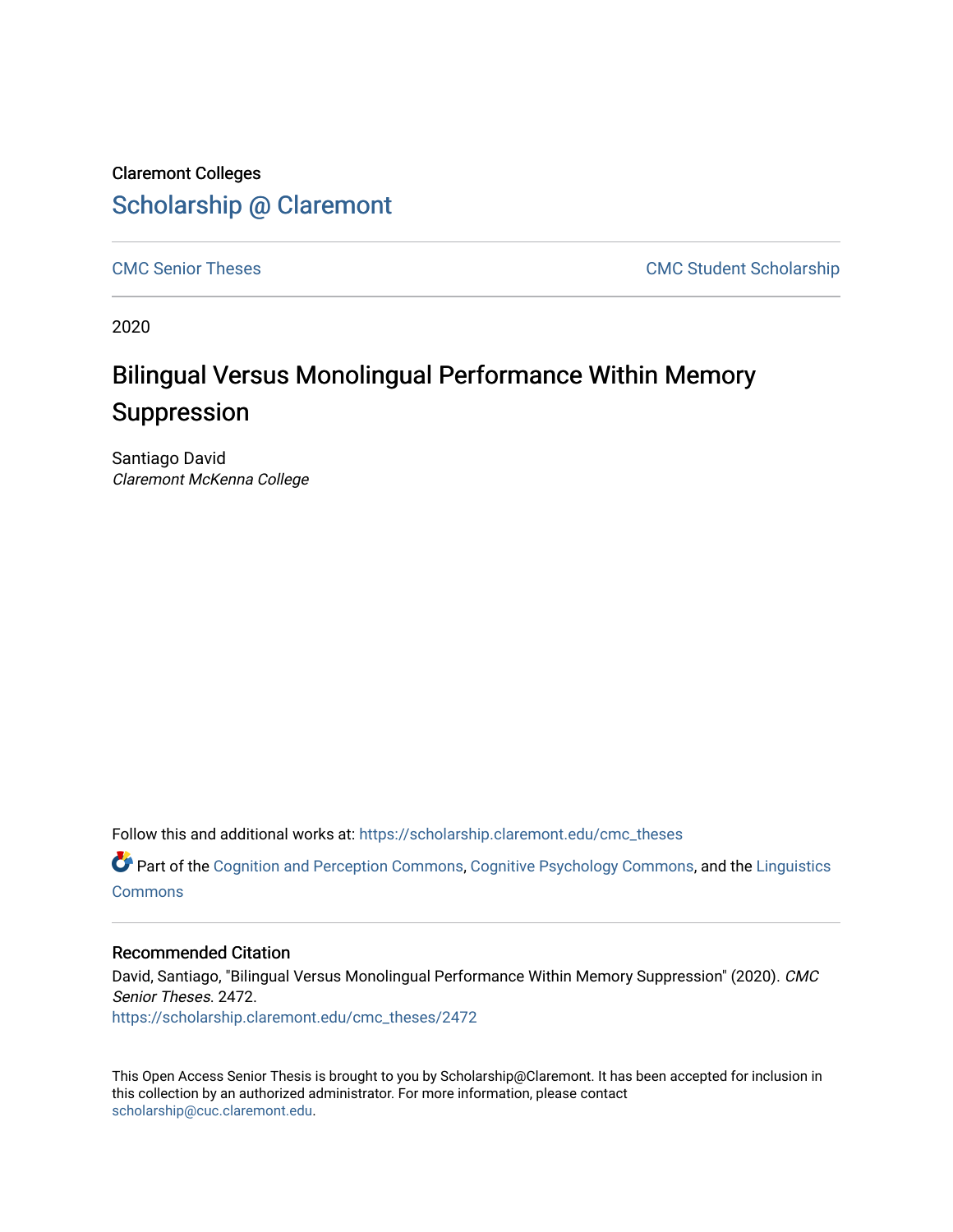Claremont Mckenna College

**Bilingual Versus Monolingual Performance Within Memory Suppression**

submitted to Professor Gabriel Cook

> by Santiago David

for Senior Thesis Spring 2020 May 11, 2020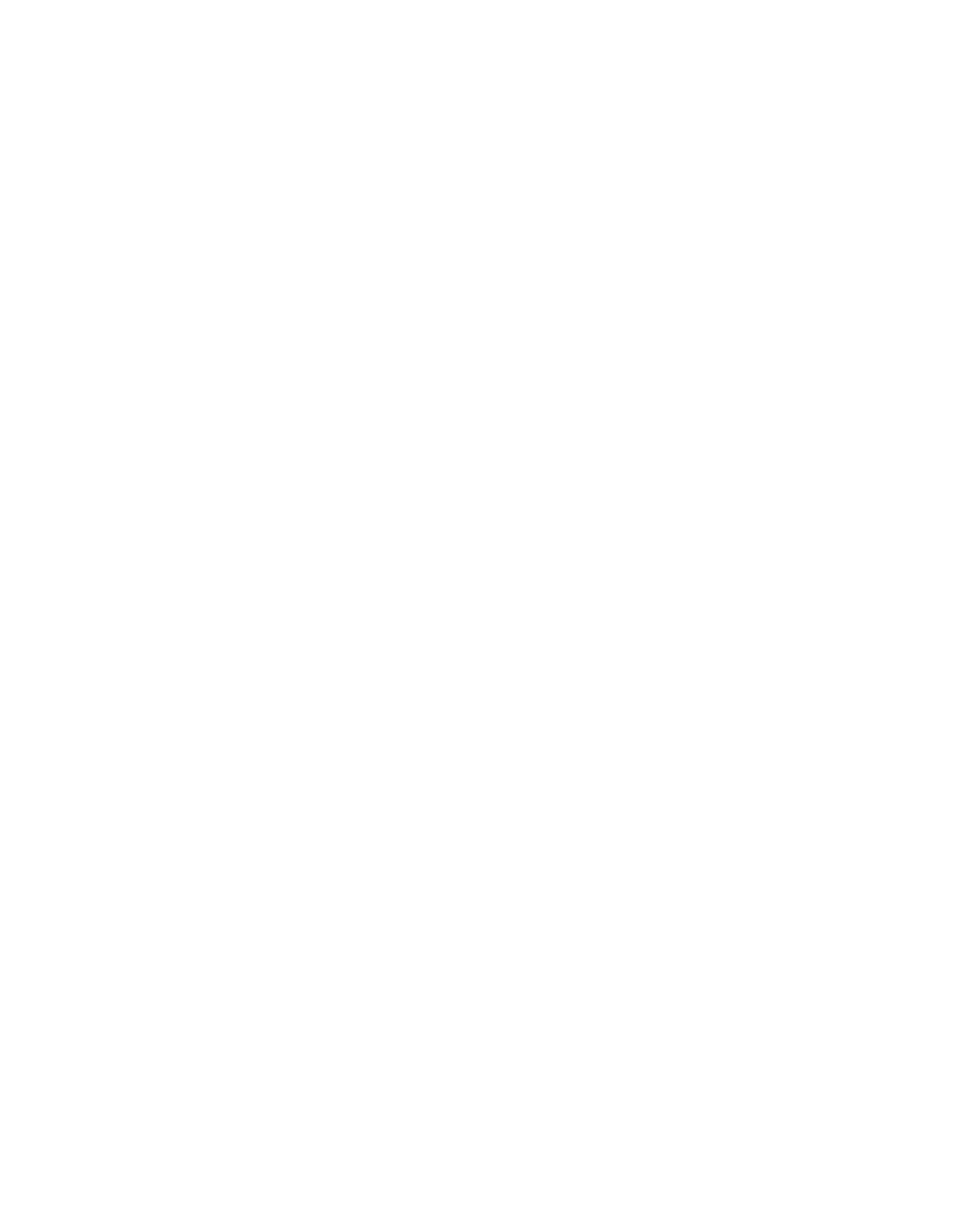# Running Head: BILINGUAL VERSUS MONOLINGUAL MEMORY SUPPRESSION

Bilingual Versus Monolingual Performance Within Memory Suppression

Santiago David Claremont McKenna College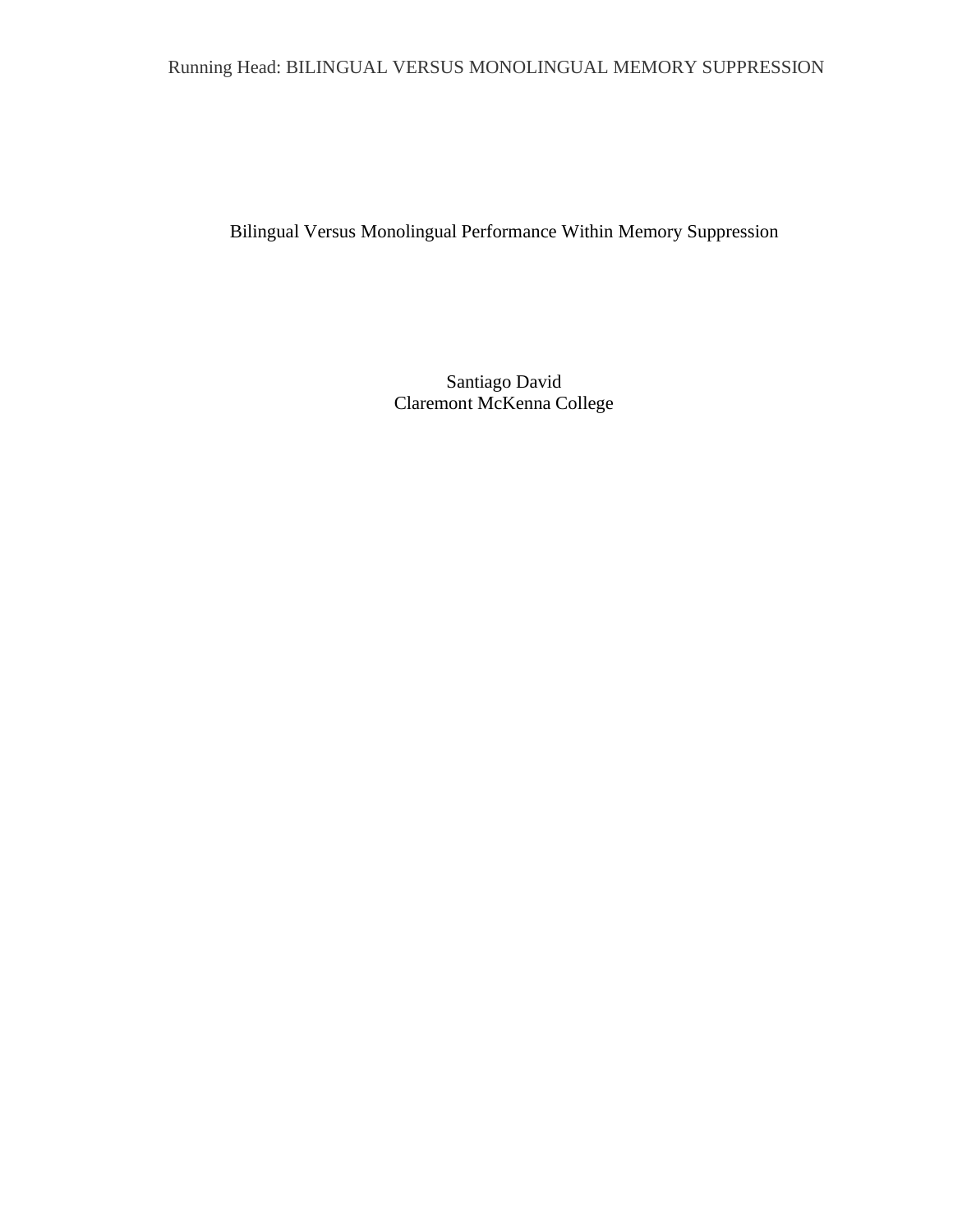#### **Acknowledgments**

I wish to express my sincerest thanks and gratitude to my reader, Dr. Gabriel Cook. His time, effort, and guidance in not only helping create and adapt this project but throughout the years at Claremont McKenna College have been crucial, and above anything that could have been asked for. After one day of in-person data collection, this project was forced to move online due to campus closure. Over the next three weeks, Dr. Cook worked day in and day out to translate the study online. Truly without him, the completion of this thesis would not have been possible.

I also wish to thank my family. Thank you for finding the balance between pushing and supporting me. To my father, thank you for the endless edits throughout the years – especially within these last few weeks. To my mother, thank you for teaching me to continuously persevere – in the good times, but always in the bad – and for inspiring me to pursue psychology. To my little brother, thank you for always being the motivation for me to be the best version of myself.

Lastly, I could not have done this without the support of everyone at Claremont McKenna College. While I am sad to see the journey end, I am also very grateful for the memories and lessons along the way.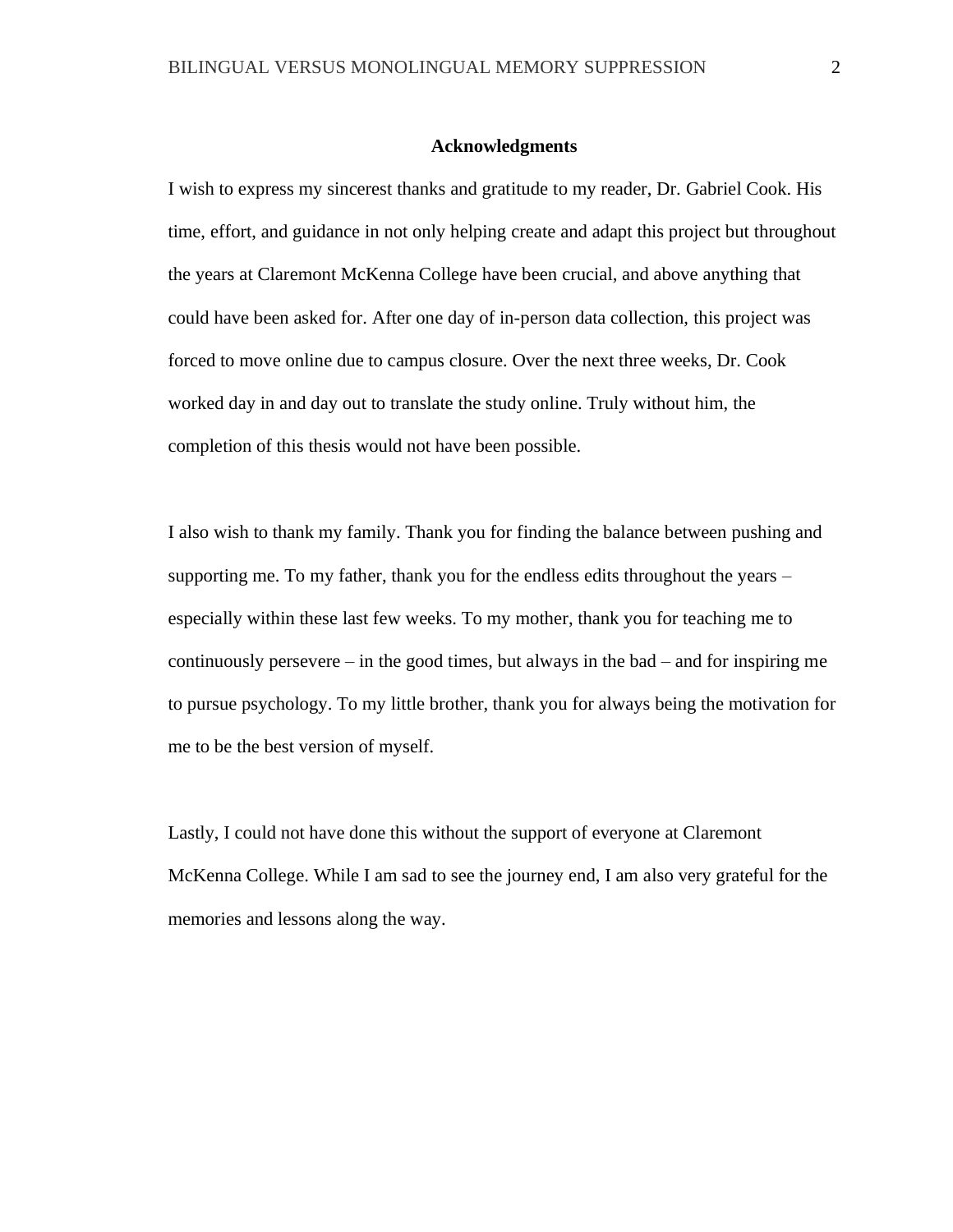# **Table of Contents**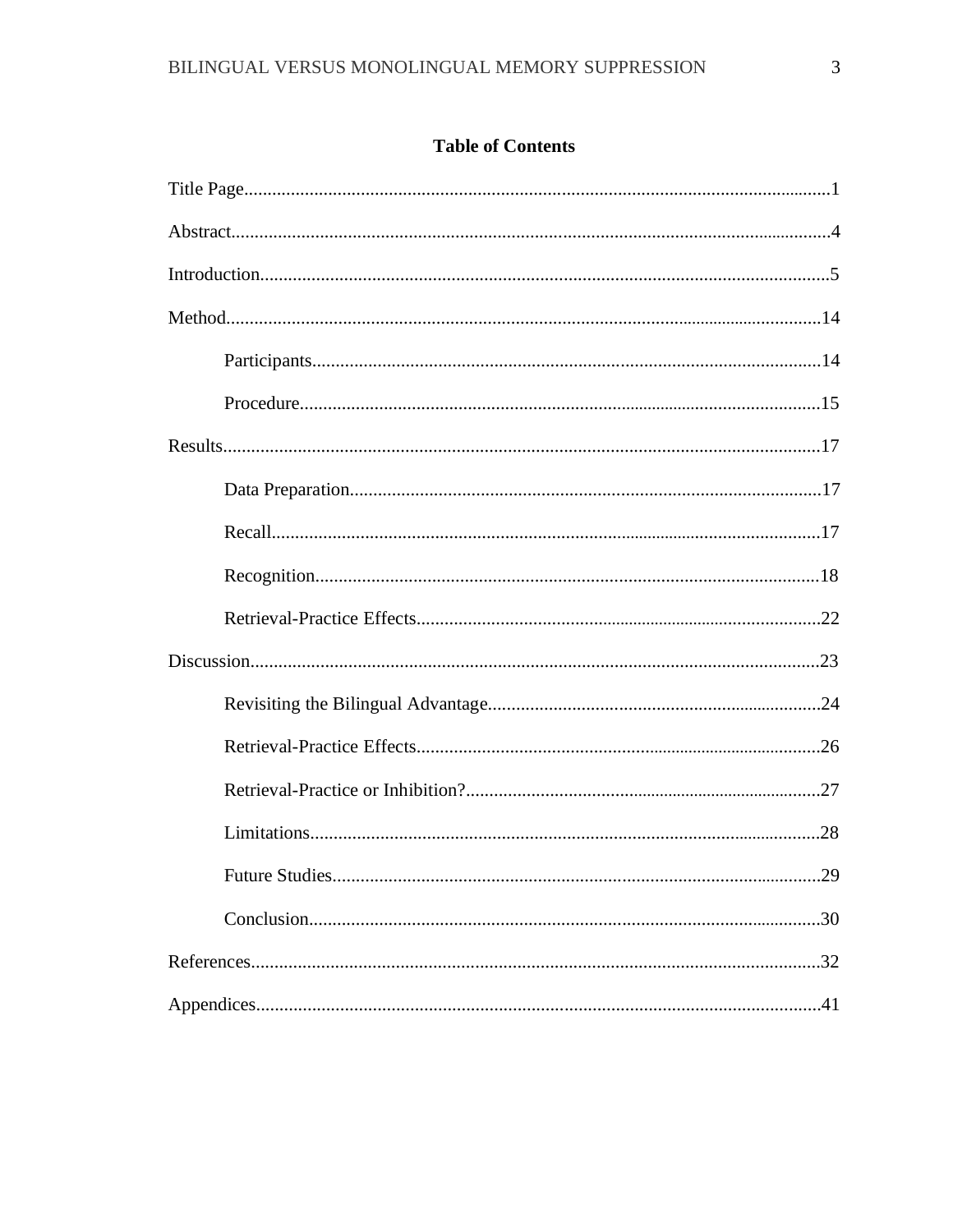#### **Abstract**

Bilingual participants have been argued to have a cognitive inhibitory advantage over monolinguals resulting in a faster ability to inhibit information. However, the advantage has not been studied using the item-method within the Directed Forgetting (DF) paradigm, which is suggested to cause inhibition through remember and forget instructions. As the DF paradigm uses a recall and then recognition task format, the current study also investigated the possibility of retrieval-practice effects of the recall task on recognition. By utilizing the item-method with recall and no-recall conditions, the possible bilingual cognitive advantage, role of inhibition in DF, and potential retrievalpractice effects were investigated. I recruited 73 students (25 bilingual) at a southern California college who participated in exchange for course credit. Participants completed a Directed Forgetting learning task, followed by either a recall or Stroop task, then a recognition test, and finally the LexTALE-Esp as a language proficiency measure. Suppression was measured through 'To Be Remembered' (TBR) and 'To Be Forgotten' (TBF) words. Compared with TBF, TBR had increased recall and recognition rates, and produced a retrieval-practice effect (e.g., faster recognition response times and higher recognition accuracy rates for words recalled). Bilingual participants showed no advantage relative to monolinguals. These results call into question the role of inhibition in DF, show an important confounding variable of retrieval-practice in previous methodologies, and extend the research showing no evidence of a bilingual advantage.

*Keywords:* bilingual advantage, Directed Forgetting, inhibition, retrieval-practice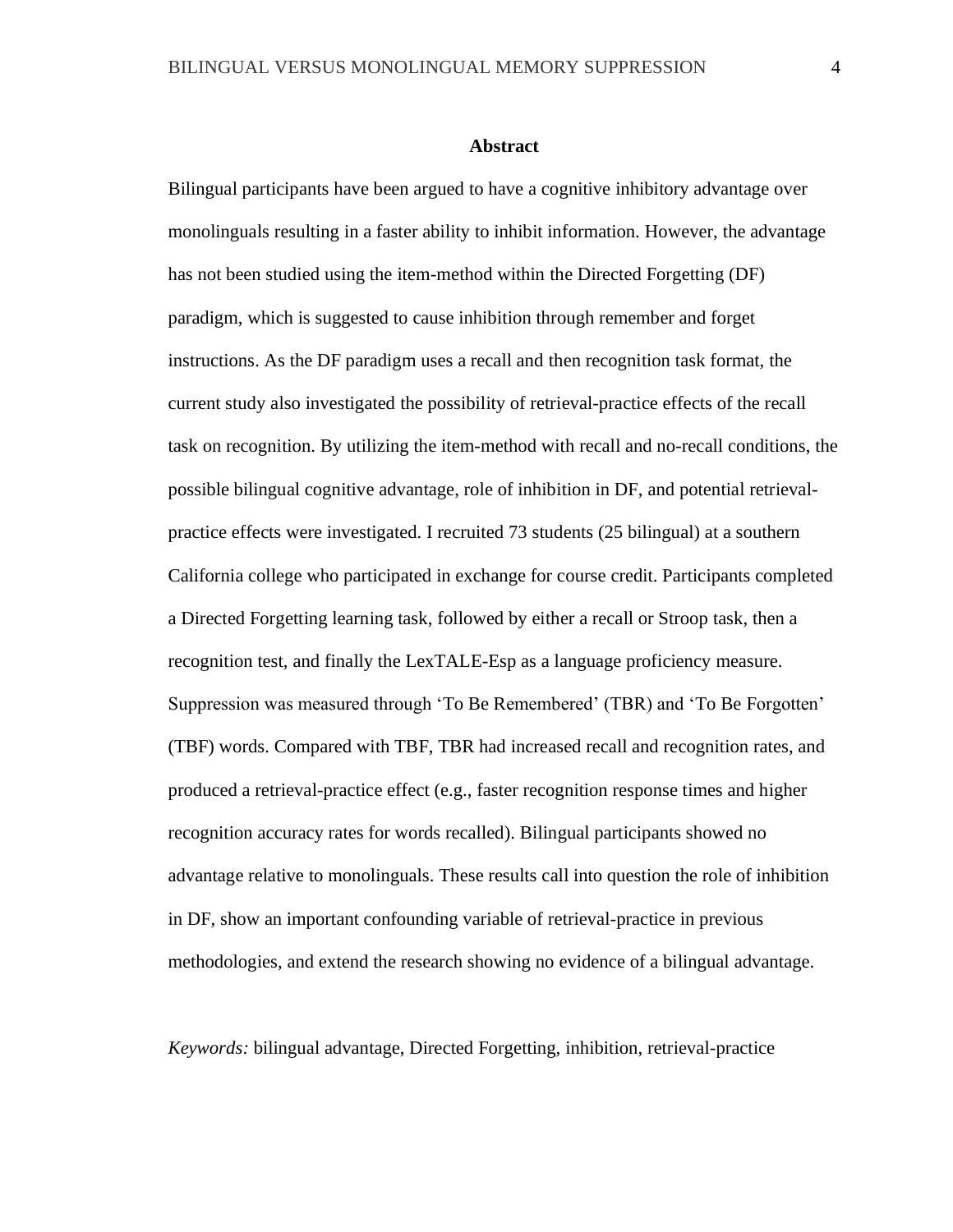#### **Introduction**

During the early 1900's the prevailing thought was that being bilingual disadvantaged individuals, leading to decreased mental capacity and intelligence (Goodenough, 1926). Beginning in the 1960's when Peal and Lambert (1962) found bilingual children outperformed monolingual children on both verbal and non-verbal tests, citing greater "mental flexibility", the long-standing belief changed and the topic of bilingual advantages became increasingly researched and promoted. The bilingual cognitive advantage has since been studied across different domains – most clearly seen when comparing children across various tests, such as the Dot Matrix and Backward Digit Recall tasks (which measure working and short-term memory) (Blom et al., 2014). Studies have found bilingual advantages in older populations as well. Friesen et al. (2015) researched a bilingual advantage of visual attention within the young adult population, finding bilinguals performed significantly faster during a visual search task.

The bilingual advantage may also be present in inhibition. When found, a bilingual inhibitory advantage has been suggested to occur due to inhibiting information faster than monolinguals (Blumenfeld  $&$  Marian, 2011). As a result of this, monolinguals show more residual inhibition while bilinguals are able to return to a baseline state faster post-inhibiting, typically shown through slower response times (RTs) by monolinguals, even if accuracy does not differ (Blumenfeld & Marian, 2011). In the Directed Forgetting (DF) paradigm, stimuli are instructed to either be remembered or forgotten (Bjork, Laberge, & Legrand, 1968) and participants are required to switch between encoding and inhibiting. Returning to baseline following inhibition of a 'forgotten' word may result in faster and more successful future inhibition and may increase focus on remember items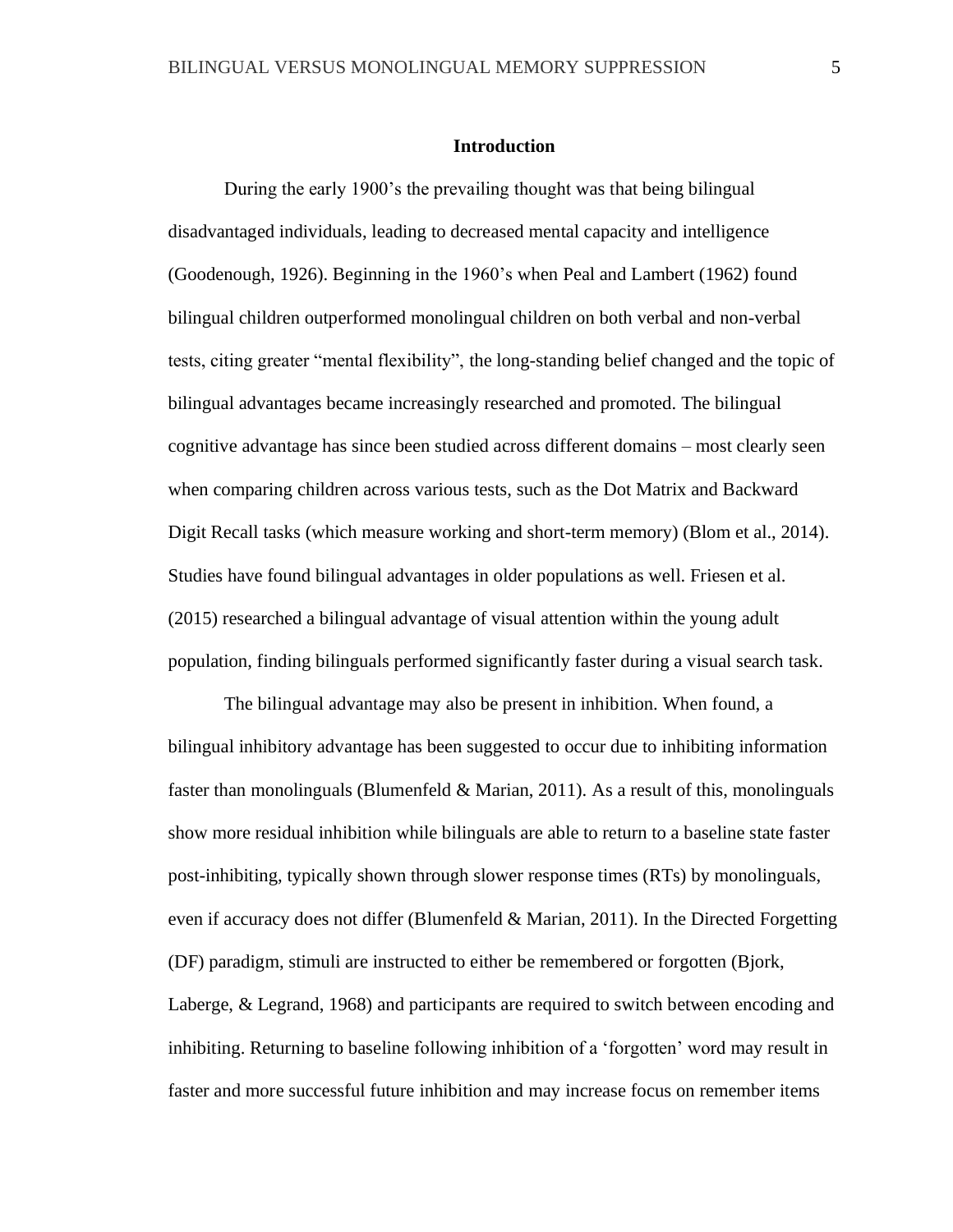for bilingual participants. By contrast, monolinguals may have compromised encoding because of residual inhibition. Thus, these processing differences and tradeoffs may result in higher recall rates and recognition accuracy for bilinguals on remember items, but lower rates for forget items than monolinguals.

Different elements of bilingual inhibition have been evaluated using tasks such as the Flanker, Go/ No-Go, Simon, and Stroop. The Flanker and Go/ No-Go focus on response inhibition (the ability to suppress actions), the Simon measures interference resolution, and the Stroop uses cognitive interference (the discrepancy between the color named and the color of the word) (Duñabeitia et al., 2014; Luk et al., 2011; Salvatierra & Rosselli, 2011). While not as common within bilingual literature, another primary method of evaluating inhibition has been the Directed Forgetting paradigm. Within the paradigm, the Think/No Think (T/NT) method, item-list method, and item-method are the most commonly used formats. Both the T/NT and item-list methods focus on response inhibition as they are cue dependent, while the item-method focuses on inhibition at the point of encoding since each cue is given the instructions of either 'To Be Remembered' (TBR) or 'To Be Forgotten' (TBF) during the learning stage (Anderson & Hanslmayr, 2014). The present study uses the item-method to evaluate whether a bilingual cognitive advantage exists. In addition, the study will also seek to better understand the role of inhibition across those populations within the DF paradigm.

Support for the presence of inhibition within Directed Forgetting has been seen across different experiments. In neural studies, the right dorsolateral prefrontal cortex (DLPFC) plays a crucial role in performing cognitive tasks such as working memory, which is important for selecting items to either encode or inhibit during the study phase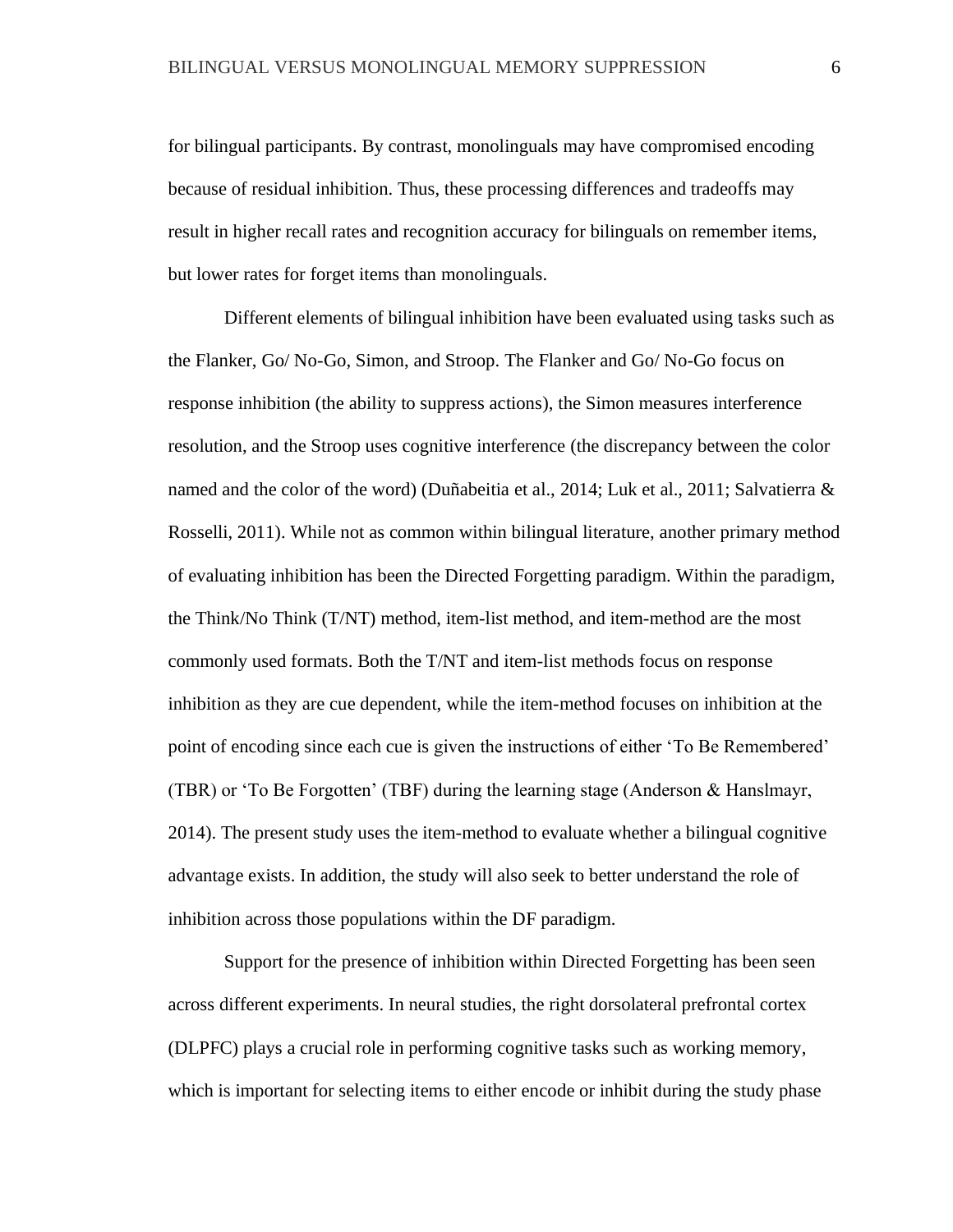of the DF paradigm – with previous findings in Directed Forgetting suggesting high working memory capacity (WMC) individuals being better able to encode, and later retrieve, TBR items than low WMC individuals (Marevic et al., 2018). Greater activity in the DLPFC has been shown to be a predictor of decreased activity in the left hippocampus, a key area of semantic memory encoding, during forget trials (Rizio & Dennis, 2013). According to the default mode network hypothesis, however, as DLPFC activity increases, so should activity in the hippocampus (Anderson & Hanslmayr, 2014). Thus, the results support an argument for an active inhibition process within DF. In behavioral studies, slower RTs and lower accuracy rates during the recognition task for TBF words compared to TBR words have also been presented as indications of inhibition of 'forget' items (Fawcett & Taylor, 2008).

Contrary to an inhibition account for directed forgetting, for many years interference was proposed to be the primary mechanism explaining the differences between remember and forget items in the DF paradigm. However, it has been suggested that by using the item-method, which has been utilized since 1965 (Muther, 1965), the potential for an interference effect during encoding diminishes, as each cue is studied independently instead of being paired with other stimuli. Interference, may occur during the recall phase at the point of retrieval even within the item-method due to the multitude of stimuli making retrieval of each stimulus more difficult, regardless of word instruction. However, interference is less likely to occur within the recognition task as participants are asked to identify individual words as new or previously studied. Waldhauser, Lindgren, and Johansson (2012) argued words that are truly suppressed, or inhibited, should not be recognized because those items were never encoded initially. If items are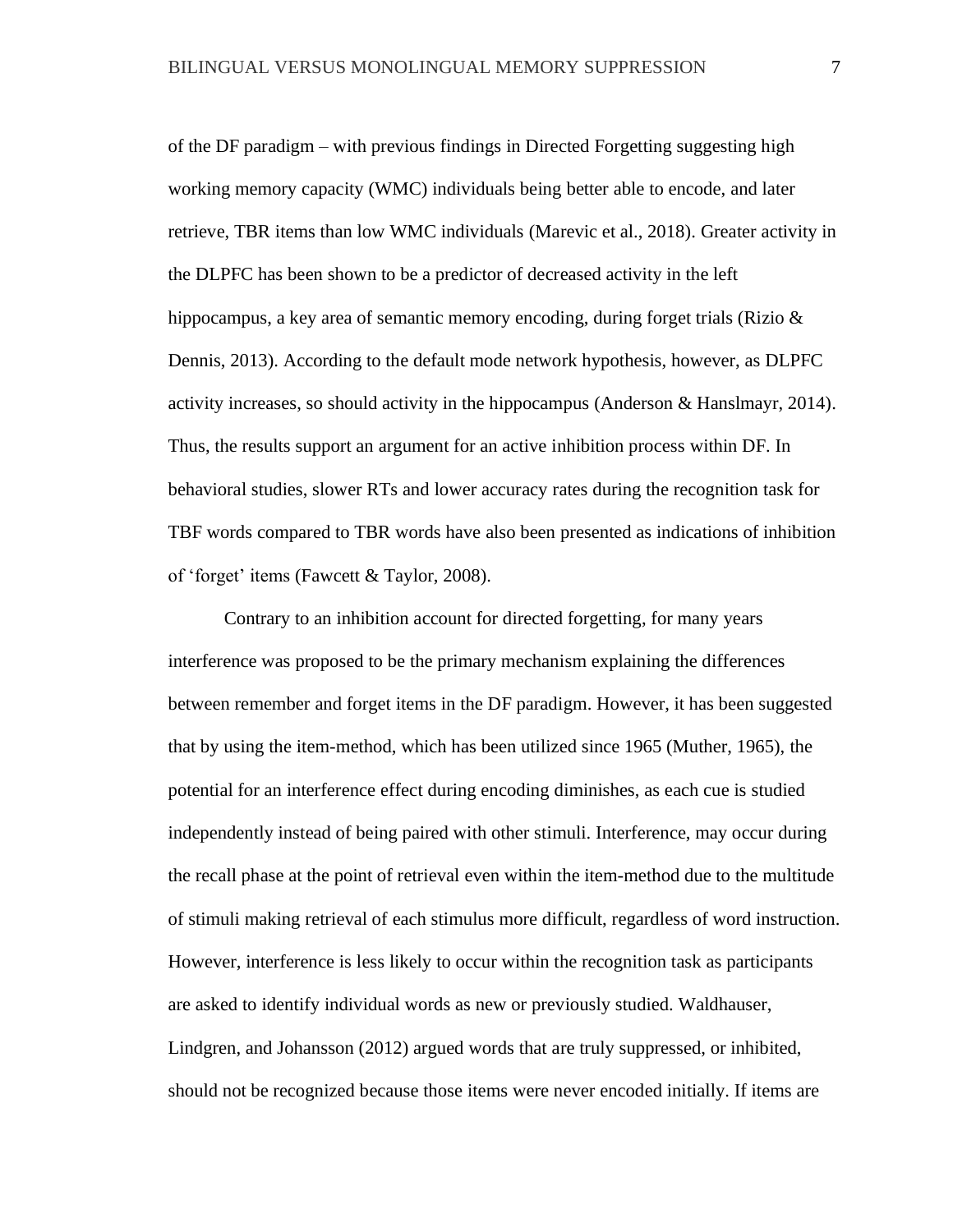not inhibited, however, they should be recognizable – even if interference during encoding or retrieval is present. If interference were responsible for performance in this paradigm and that interference were the same for TBF and TBR stimuli, no recognition differences should be observed between TBF and TBR words.

Other researchers have studied other potential mechanisms within the DF paradigm. Ecker, Lewandowsky, and Oberauer (2014), for example, proposed a memory decay insofar as items weaken or are lost due to time. Importantly, a 4-minute recall task appearing between the study period and recognition test may cause a loss of memory, especially if an item is not rehearsed or encoded into long-term memory. If a word is not recalled during the 4 minutes of the recall task, sufficient time can elapse for the memory of a word's initial study period to be forgotten by the beginning of the recognition task – causing it to appear inhibited when it has truly been completely forgotten or is temporarily inaccessible for a different reason. Selective rehearsal – whereby participants use maintenance rehearsal until the instruction is presented, and then continue rehearsal of the stimulus if it is a TBR word in order to transfer it to long-term memory – has also been argued to be the primary mechanism responsible for accuracy and response time differences among TBR and TBF words within the item-method (Tan et al., 2020). This may be possible because the process participants use during the learning stage is not explicitly known. Therefore, it is unclear whether participants are actively inhibiting words when given the forget instruction, selectively rehearsing TBR items, or simply ignoring TBF words, such as by looking away from the screen.

If Directed Forgetting is contingent on inhibition, there are two main explanations as to why a bilingual inhibitory advantage would be expected. The first is the advantage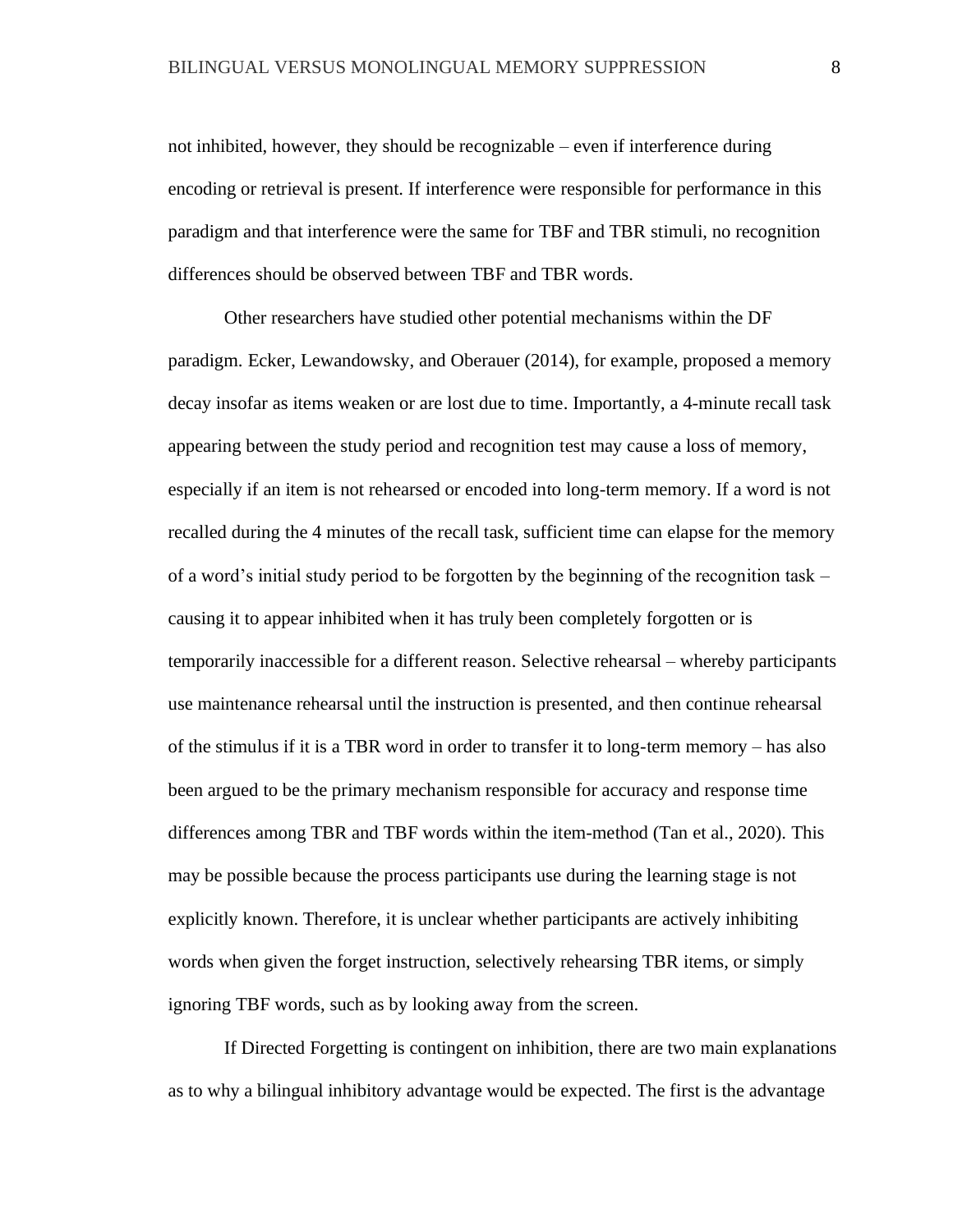results from managing two languages that are activated simultaneously (Kroll, 2008). With bilinguals having greater experience managing linguistic competition resulting from parallel language activation, this 'cognitive training' may result in better inhibition abilities (Blumenfeld & Marian, 2013). Support for resolving linguistic competition has been found at both the auditory and lexico-semantic levels (Giezen et al., 2015) and across different networks, such as the alerting, orienting, and executive control attentional networks (Costa el al., 2008).

The second explanation is that bilinguals and monolinguals recruit different neural mechanisms for inhibition (Abutalebi & Green, 2016). Evidence has shown that bilinguals may recruit a more extensive network and may show more brain activation than monolinguals for trials requiring suppression of interference – such as suppressing TBF words to focus on TBR words – but not for response inhibition (Luk et al., 2010), resulting in faster RTs for the bilingual population. The suppression of interference will be explored in the present study as the item-method focuses on inhibition of 'to be forgotten' words instead of response inhibition.

Recently, the cognitive benefits of bilingualism have become less clear. Of 46 reviewed studies published from 2004-2018 on bilingualism and cognitive control, roughly 55% showed bilingual advantages, 28% showed mixed results, and 17% found bilingual disadvantages (van den Noort et al., 2019). These discrepancies in results have also been seen within inhibition (Bialystok, Craik, & Luk, 2008; Desjardins & Fernandez, 2018). Therefore, it is possible that a bilingual disadvantage will be observed. This may occur if English is the second language (L2) for bilinguals as previous research has found lower recall rates for bilinguals using  $L2$  as compared to their native language  $(L1)$  – as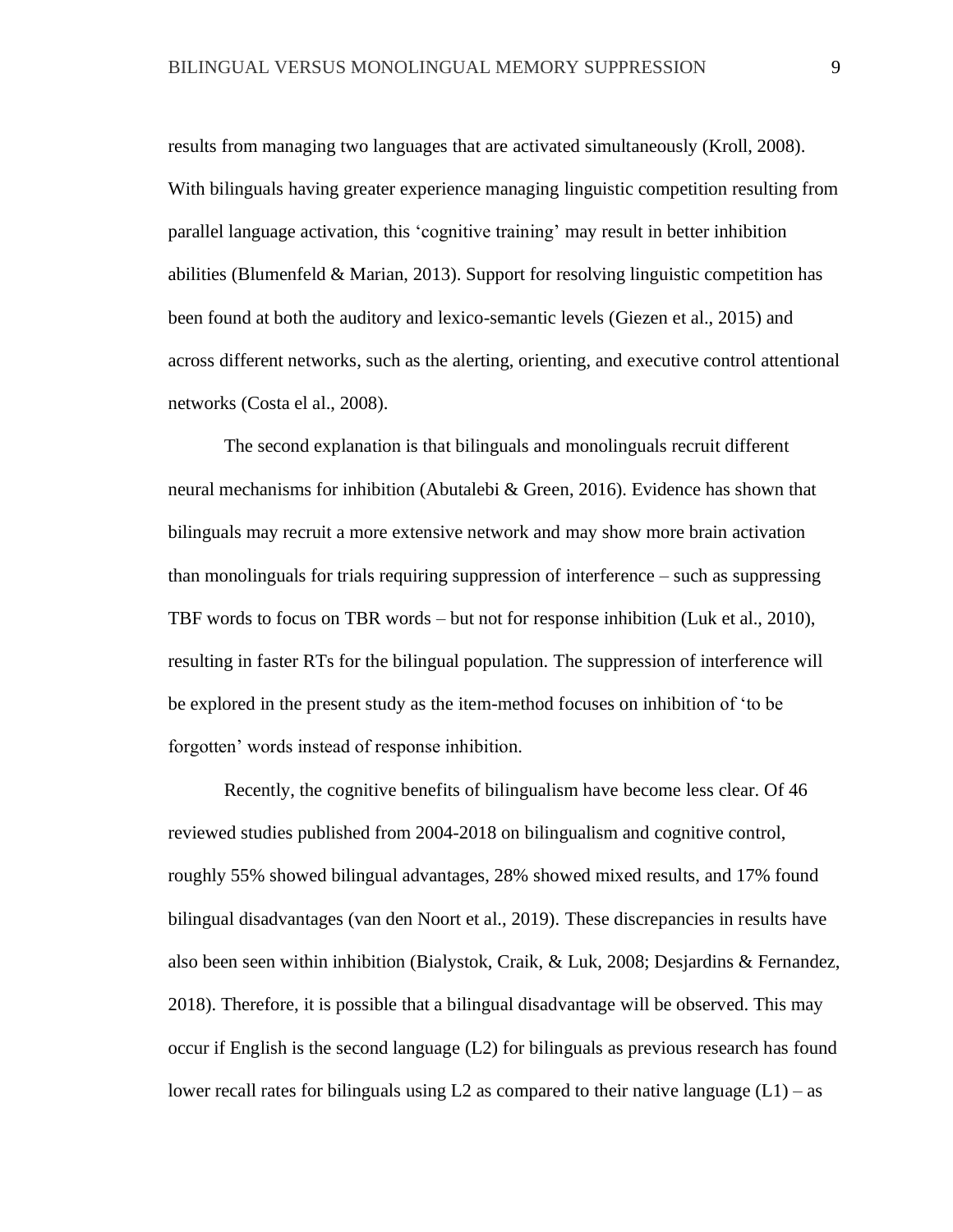less mastery of L2 results in greater difficulty completing recall tasks (Francis & Gutiérrez, 2012). As no study has directly compared bilingual L2 recall versus monolingual, it is possible bilinguals would have worse recall rates.

There is also reason to believe that bilinguals may show neither an advantage nor a disadvantage within the DF paradigm, as a bilingual inhibitory advantage may not exist. While evidence for no advantage is reported less often than evidence for an advantage, research disputing these benefits is continuing to grow within the literature. For example, in a comparison of 252 monolingual and 252 bilingual (Basque-Spanish) children, no significant differences in inhibition ability on both verbal and non-verbal Stroop tasks were seen (Duñabeitia et al., 2014). More recently, in a study of 11,000 participants and multiple language profiles, no evidence for a bilingual advantage was found across twelve cognitive tests measuring inhibition, working memory, problem solving, and planning, except for a minor advantage on a Digit Span test – which measures working memory and attention (Nichols et al., 2020). In attempting to understand why this discrepancy occurs, meta-analyses and systemic reviews have controlled for factors such as small sample sizes, lenient analyses, and publication bias (Paap et al., 2015) which appear to eliminate the bilingual advantage (Lehtonen et al., 2018).

Differing results in studies evaluating the bilingual advantage may also arise from other factors. One possibility is the influence of the age of acquisition of the second language. Two mechanisms have been proposed to be affected by age of acquisition. The first states that acquisition of L2 by the 'critical period' modifies cognitive development – causing the bilingual advantage – in a way that later acquisition cannot (Kaushanskaya & Marian, 2007). Previously this 'critical period' was suggested to be by the time one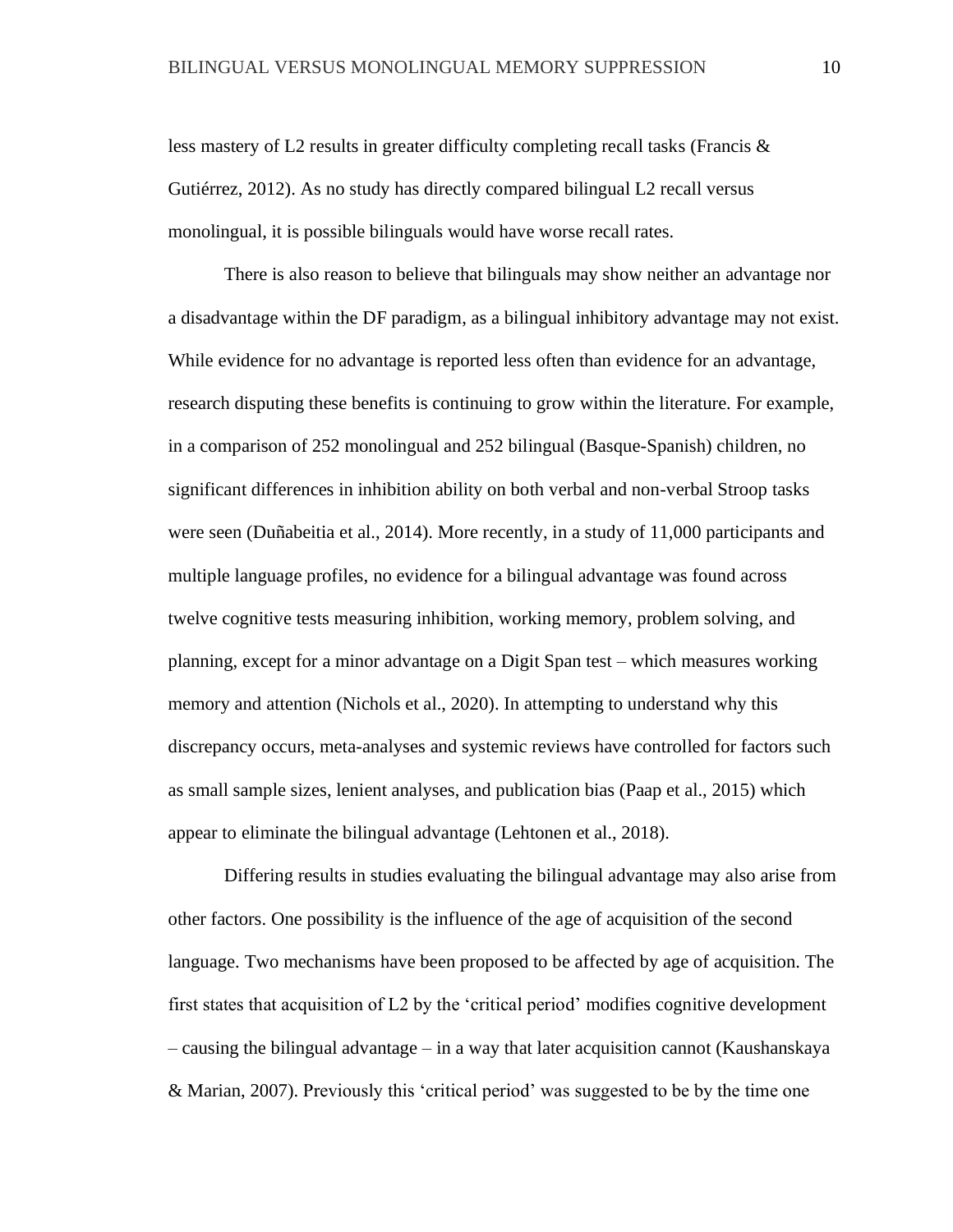reaches 7 years of age (Johnson & Newport, 1989). The second possibility is early acquisition results in increased exposure to  $L1$ ,  $L2$ , and parallel language activation – resulting in more cognitive training than if acquired later on (Kaushanskaya & Marian, 2007). In the case of adolescents and young adults, both early-acquisition (5-year-old) and late-acquisition (9-year-old) bilinguals have been shown to out-perform monolinguals on tests such as a flanker task, with the early-acquisition also outperforming the late-acquisition group (Luk et al., 2011). An early acquisition advantage for cognitive control and task accuracy is present even when holding language fluency statistically constant and across all ages, including in comparing groups who learned both languages simultaneously and groups who learned their second language at 3 years of age (Struys et al., 2015), supporting the hypothesis that the earlier one becomes bilingual, the stronger the cognitive benefits will be. These results have been replicated across different languages (Tao et al., 2011).

The discrepancy of findings exploring the bilingual advantage may also be due to varying performance across different ages. While results indicating a bilingual inhibitory advantage on a Simon task have been found among older bilinguals (roughly 60 years of age), the difference has not been seen between younger (26-year-old) bilinguals and monolinguals (Salvatierra & Rosselli, 2011).

The similarity between L1 and L2 has also been suggested as an important variable, with more similar languages such as Spanish and Catalan requiring increased cognitive control due to more interference – causing greater cognitive training (Costa et al., 2008). The impact of language similarity has been replicated when evaluating typologically similar (Dutch-English) as opposed to dissimilar (Spanish-English) – as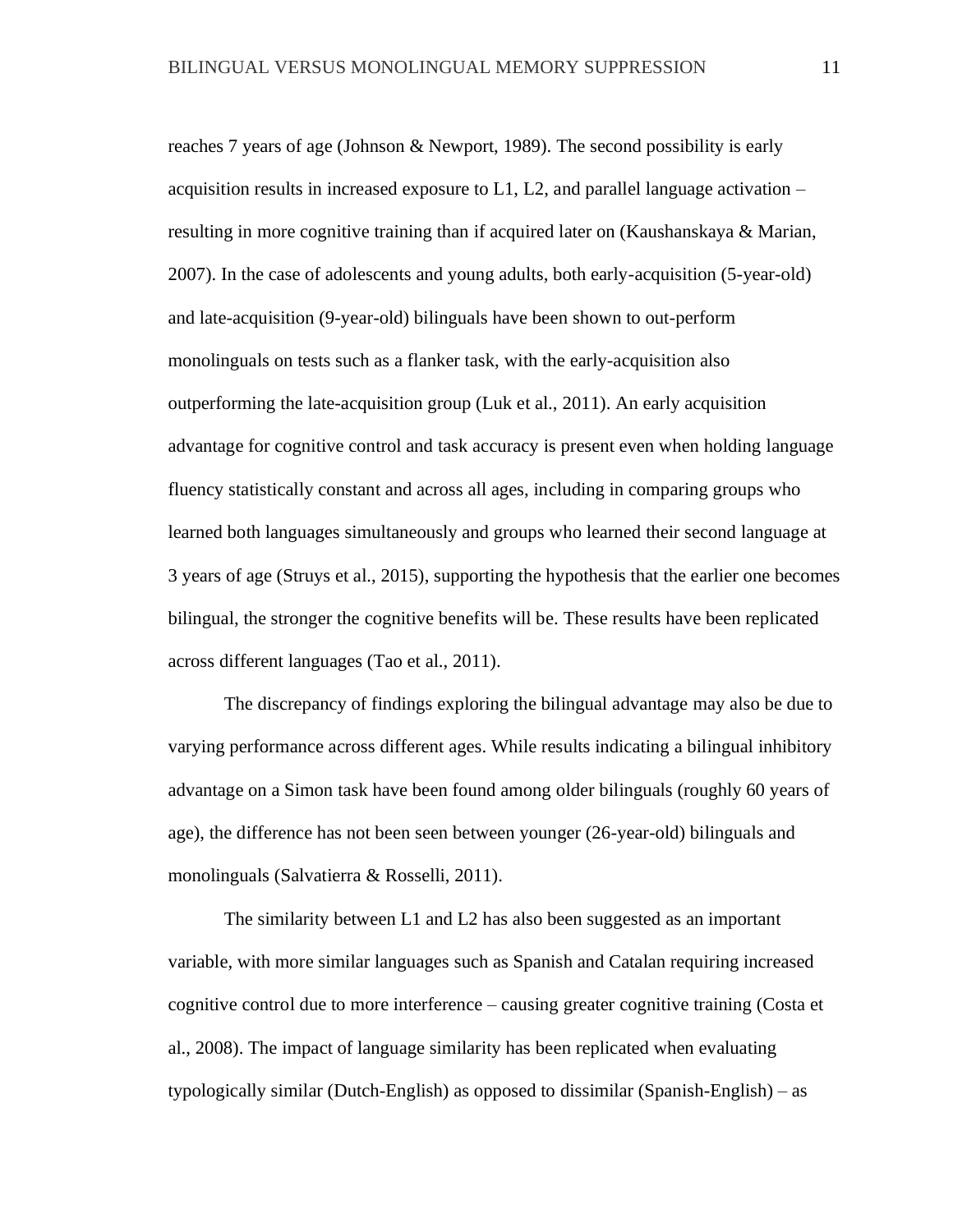employed in the current study – languages, once again resulting from the increased cognitive training caused by the greater interference of similar languages (Olguin et al., 2019). However, differences between language pairs are not always found, including when comparing with monolingual populations, and have been suggested to be heavily influenced by L2 exposure – with greater exposure leading to enhanced verbal ability (Adesope et al., 2010; Barac & Bialystok, 2012). These findings may also be affected by the lack of a clear definition for determining language similarity. As a result, similarity may be assessed by factors such as lexical similarity or mutual intelligibility, and yield very different comparisons.

While not previously studied in the DF paradigm, retrieval-practice may also influence findings between bilinguals and monolinguals. The use of a recall and recognition test has been a long standing method for measuring performance within the paradigm. Woodward, Bjork, and Jongeward (1973) evaluated the role of rehearsal on both tasks using the item-method. Results showed that recognition performance was enhanced by retrieval of stimuli – which could include free recall – as rehearsal strengthened memory and made items more readily accessible for future retrieval (Anderson, Bjork, & Bjork, 1994). Thus within the item-method, items which are recalled on the recall task are more likely to be recognized during the recognition test. As cues are split into 'to-be-remembered' and 'to-be-forgotten' groups, roughly half of the cues are explicitly encouraged to be recalled while the other half are encouraged to be forgotten. In previous studies this led to large discrepancies in recall ability. In Woodward & Bjork (1971) participants were presented 6 lists of 24 words (12 TBR, 12 TBF). After each list participants performed an immediate recall, and after all 6 lists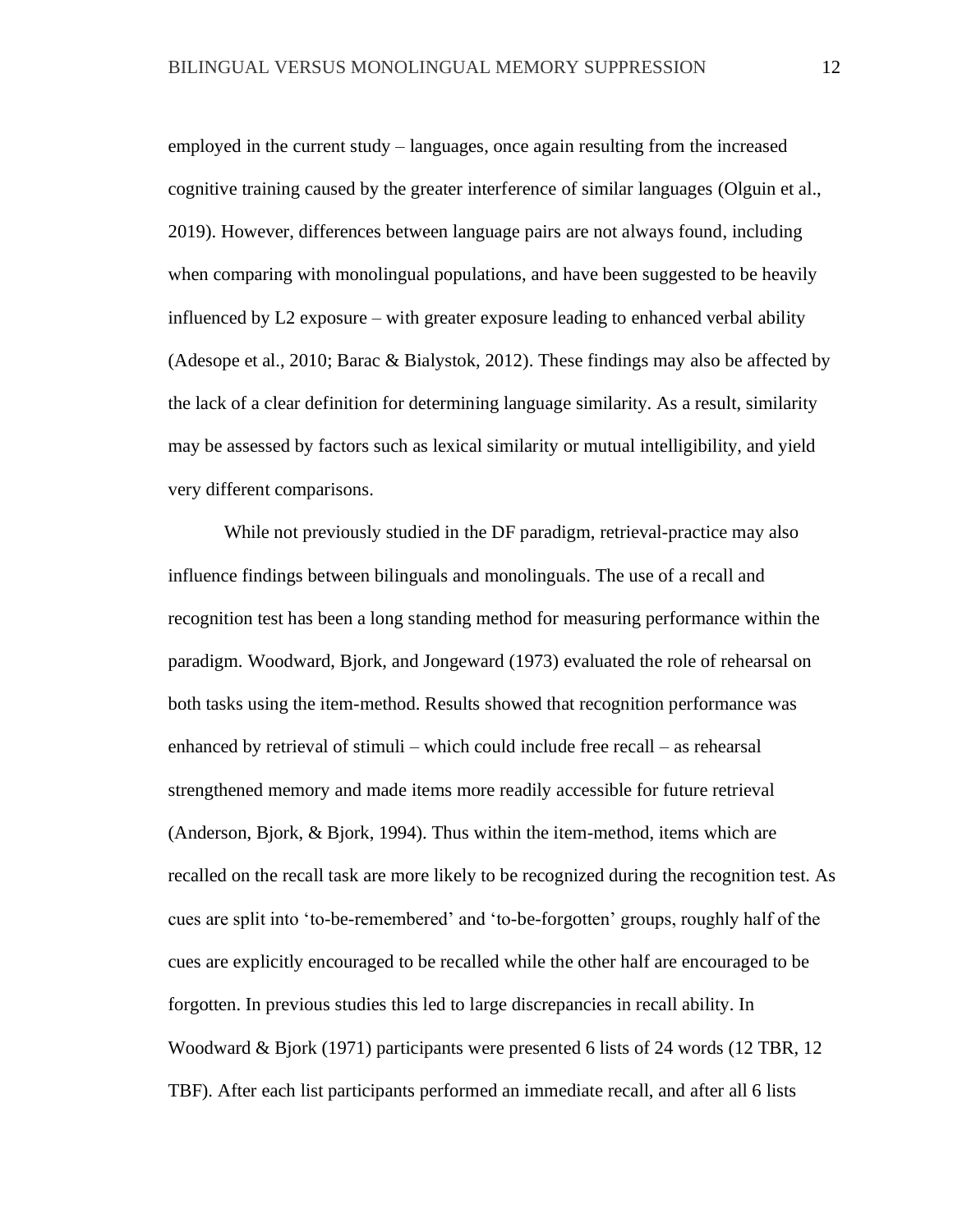participants performed a final recall. On average 50.2% (36.1) of TBR and 1.9% (1.4) of TBF words were recalled on immediate testing. On final testing 23.3% (16.8) of TBR and 4.7% (3.4) of TBF words were recalled, highlighting the effect of the instruction. As a bilingual inhibitory advantage would result in less TBF words and potentially more TBR words being recalled than monolingual populations, these differences would result in differing impacts of retrieval-practice on the ensuing recognition task.

By evaluating the effects of retrieval-practice through recall and no-recall conditions the experiment will be able to unconfound recognition and recall to further evaluate if inhibition is truly the mechanism involved (at the points of encoding, recall, and recognition). If results support inhibition, the study will serve to strengthen the measurements used within the paradigm. However if they do not, previous results will again be called into question and further research will be needed to establish the cognitive processes involved. Based on the literature and theories reviewed, the following hypotheses are presented:

**Hypothesis 1:** If word instruction cues different processes – encoding for TBR and inhibition for TBF – then 'To Be Remembered' (TBR) words will have better recall rates, recognition accuracy, and faster recognition RTs than 'To Be Forgotten' (TBF) as seen in Waldhauser, Lindgren, and Johansson (2012) due to TBF words being truly suppressed/inhibited.

**Hypothesis 2:** If there is a Bilingual inhibitory advantage then Bilinguals will have better recall rates, recognition accuracy, and faster recognition RTs than monolinguals. This will be due to either parallel language activation and the subsequent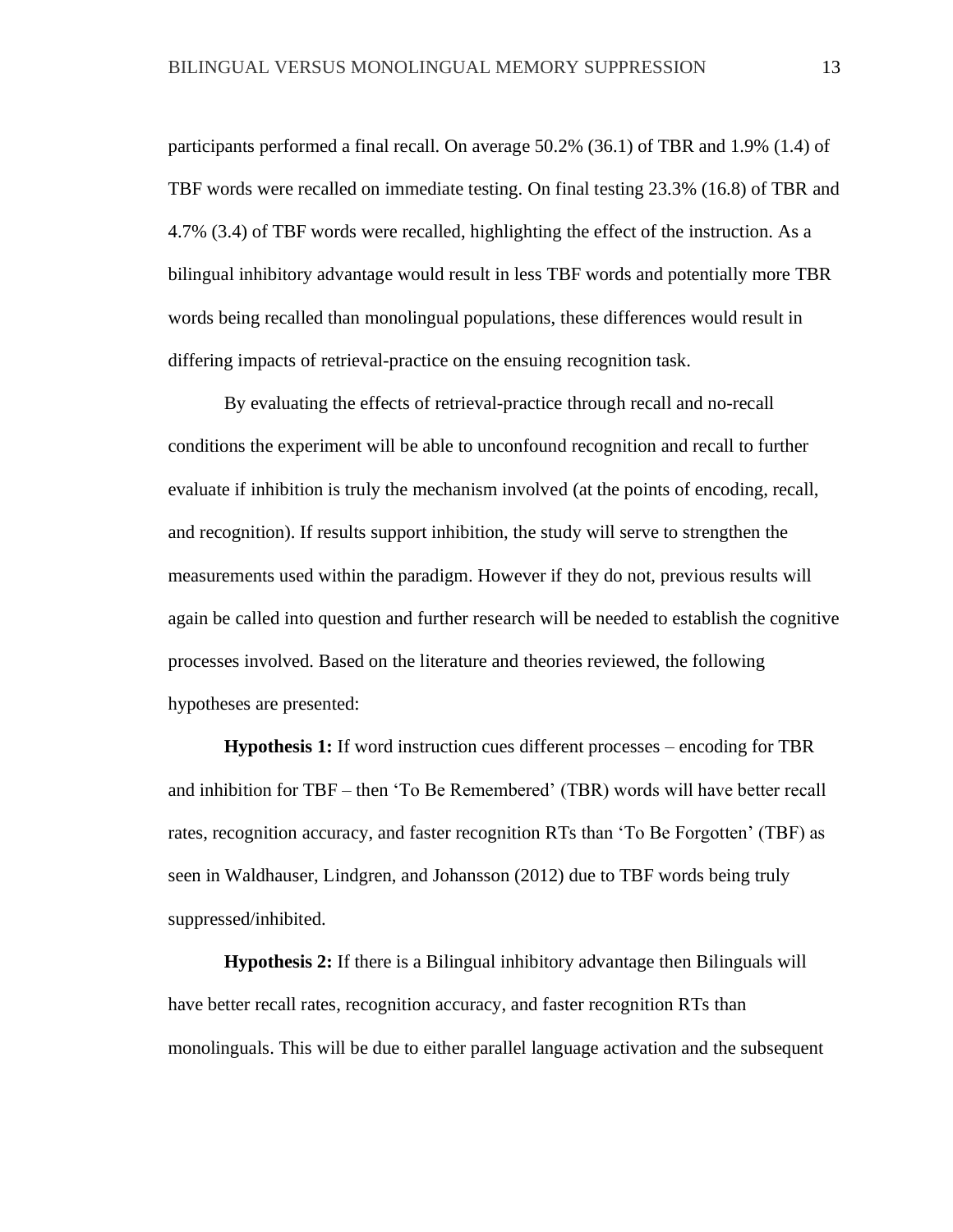'cognitive training' (Blumenfeld & Marian, 2011) or because bilinguals recruit a more extensive network for interference suppression (Luk et al., 2010).

**Hypothesis 3:** If inhibition is responsible for recognition accuracy rates and RTs, then recalled words' RTs and accuracy rates will be equal to those for non-recalled words. However if retrieval-practice is responsible, then recalled words will have faster response times and higher accuracy rates as retrieval-practice will increase memory strength for recalled items (Anderson, Bjork, & Bjork, 1994).

**Hypothesis 4:** If Hypotheses #1 and #2 are true, then Bilingual TBR items will have higher recall rates, faster recognition RTs, and better accuracy than Monolingual TBR items and the opposite will be the case for TBF items due to bilinguals being better able to suppress TBF words during encoding and focus on TBR – as better suppression of TBF items should increase memory for and speed of access to TBR items.

**Hypothesis 5:** If a retrieval-practice effect exists and TBR words are recalled at a higher rate than TBF words, then TBR words will have faster RTs and higher accuracy than TBF words on the recognition task. This will be because recalled, primarily TBR, words will receive a 'memory boost' while non-recalled, mostly TBF, words will not.

#### **Method**

### **Participants**

A total of 73 students (48 monolingual, 25 bilingual) between the ages of 18-22 from a southern California college participated in the study. Participants were recruited through Sona Systems for 0.5 research credits and divided based on language proficiency between monolingual and bilingual (in English and Spanish). As a language proficiency check all participants completed the LexTALE-Esp, created by Izura, Cuetos, and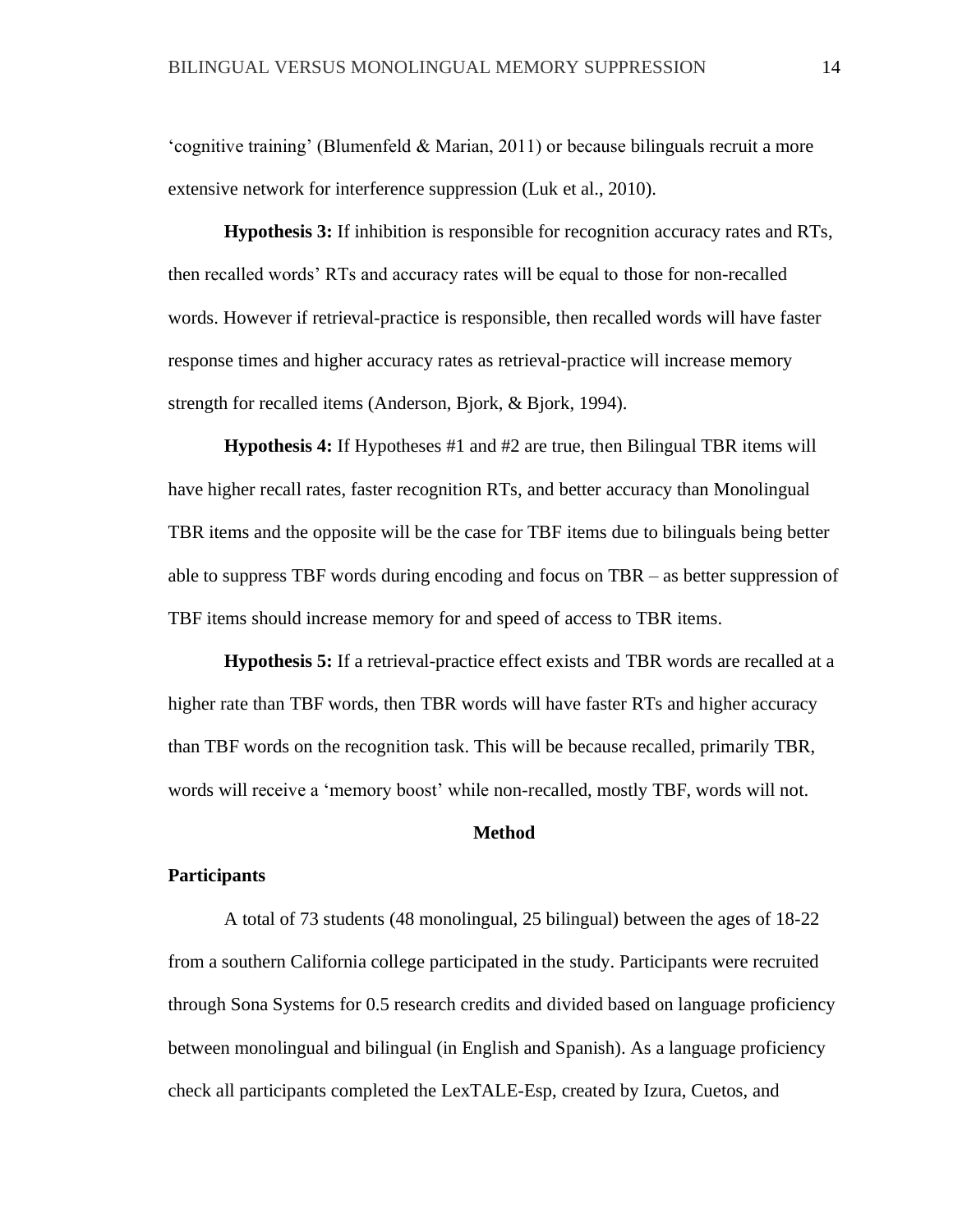Brysbaert (2014). The word list for this task can be found in Appendix A. Participants were randomly assigned to either the recall or no-recall condition.

# **Procedure**

The study used a modified version of the item-method Directed Forgetting paradigm as utilized by Gamboa et al. (2017). The present experiment employed a 2 (Language: monolingual versus bilingual) x 2 (Word Instruction: remember versus forget) x 2 (Condition: recall versus no-recall) mixed design to test recall rates, recognition accuracy, and response times.

#### *Stimuli*

One hundred and sixty words were selected from the MRC Psycholinguistic Database. To avoid possible confounding variables, all words were controlled for emotional valence, familiarity, complexity, and length. Only neutral, high familiarity words were utilized for the experiment in order to avoid a potential mirror effect of low familiarity items as low familiarity words are encountered less, causing them to be more prominent and easily recognized (Cook, Marsh, & Hicks, 2006).

Eighty words were presented during the Directed Forgetting learning task. As words could not be presented randomly, two word lists were created and were distributed equally across the different conditions. During the task, 40 of the items were randomly assigned as 'to be remembered' (TBR) and the other 'to be forgotten' (TBF). All 80 trials were used during the recognition task, along with 80 new words. The list of these items can be found in Appendix B.

The experiment was carried out in Pavlovia.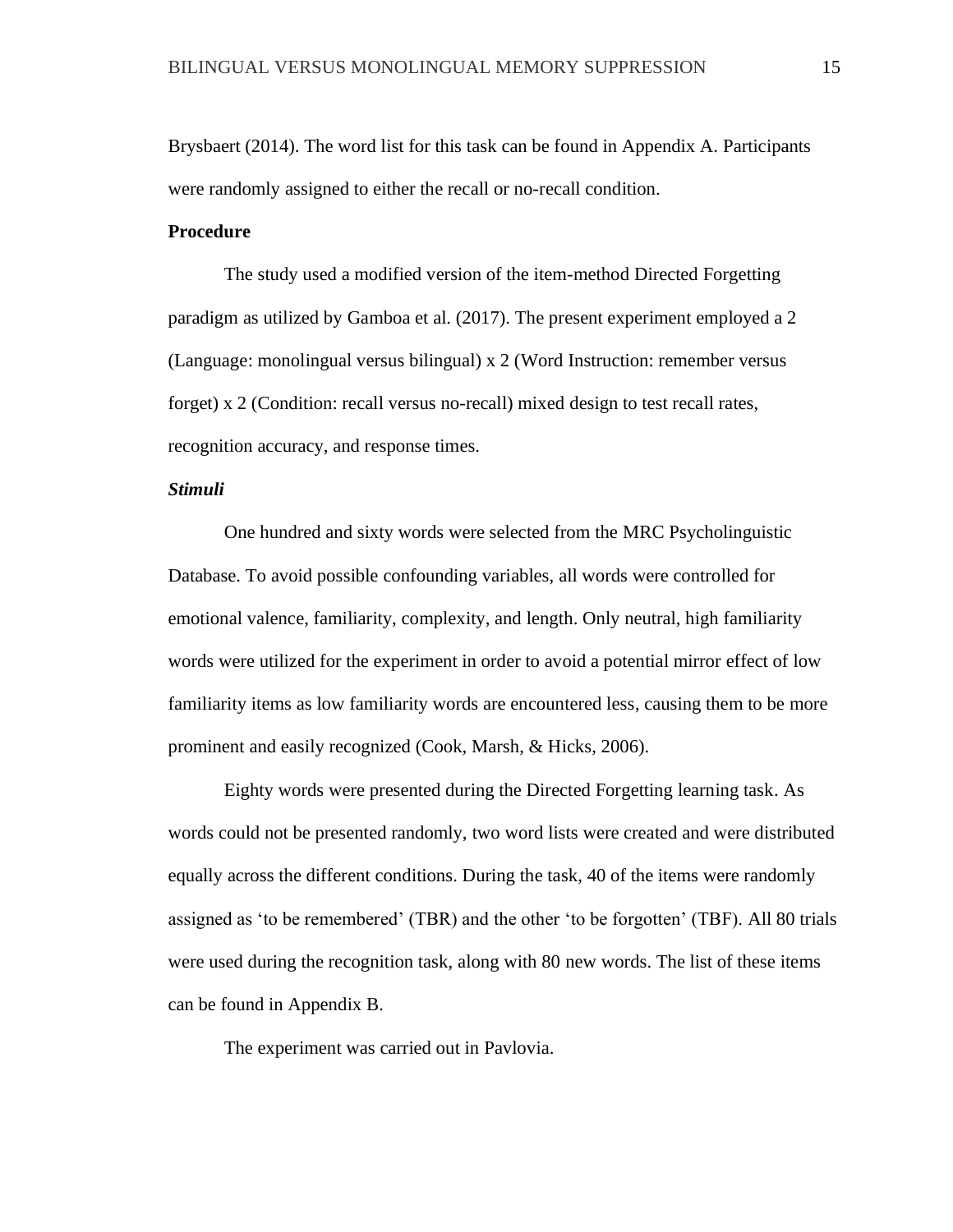#### *Directed Forgetting Task*

After identifying as bilingual or monolingual, participants began the DF task. Participants saw 80 words individually for a duration of 1000 ms, each followed immediately by either an 'r' or an 'f' for 500 ms. Similar to Cano and Knight (2016), participants were instructed to follow the instruction cues on screen and to forget words followed by an 'f' and to remember the words followed by an 'r' (See Appendix C). A 6000 ms interval for remembering/forgetting followed the instruction. After the interval, the next cue was presented.

#### *Recall/Stroop Task*

Following the learning phase participants in the recall condition completed a 4-minute recall block. During this task, participants were asked to recall all the words they remembered from the DF period, regardless of instruction to remember or to forget. Participants typed their recalled words into the computer and pressed enter after each word. Participants within the no-recall condition completed a 4-minute Stroop task to maintain time consistency with the other condition and to prevent rehearsal of studied items.

#### *Recognition*

During the recognition task, all TBR and TBF words, along with 80 new terms, were presented in a random order. Participants were instructed to decide if the word was new or previously studied.

# *LexTALE-Esp*

After the completion of the Directed Forgetting task, all participants completed the LexTALE-Esp as a Spanish proficiency check. Within this task 54 Spanish words and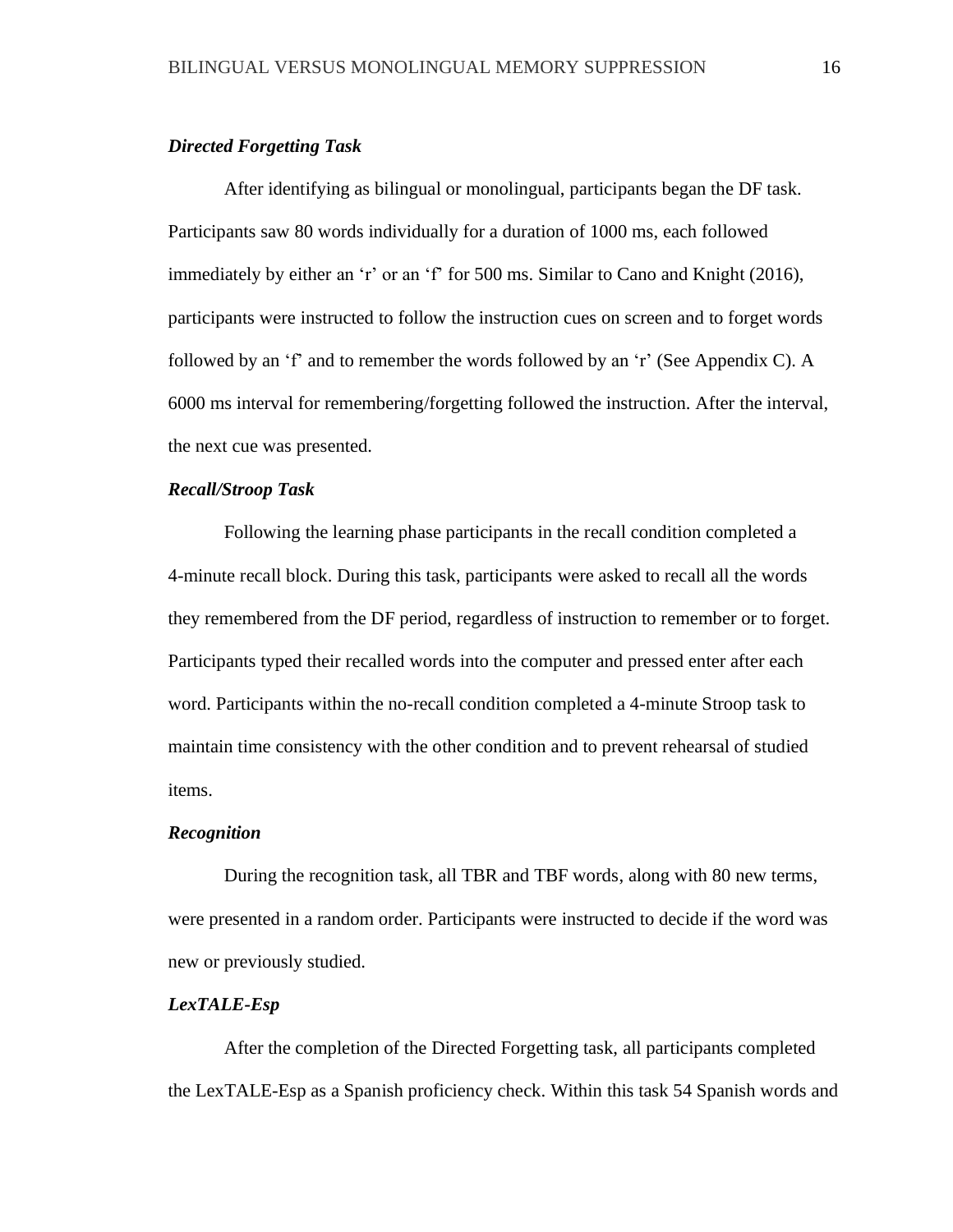27 non-words were presented. Participants were instructed to distinguish each cue as either a Spanish word or non-word. Participants were instructed to use their best judgement for cues they were unsure of. Following the completion of this task, participants were debriefed, thanked, and compensated for the experiment.

#### **Results**

#### **Data Preparation**

Eight participants (3 bilingual, 5 monolingual) had either exceptionally high recall rates ( > 80%) or violated recognition RT boundaries (below 300 ms or above 2500 ms) more than 33% of the time. Roughly 10.2% of trials violated these boundaries and were also removed. A final sample of 65 participants was used.

### **Recall**

A 2 x 2 Mixed ANOVA was performed on Word Instruction (within-subjects) and Language (between-subjects) in order to assess the effect of word instruction and bilingualism on recall performance. A significant main effect of Word Instruction was revealed, *M*TBR = 33.45%, *SE* = 2.99%, *M*TBF = 4.15%, *SE* = 0.79%, *F*(1,37) = 96.81,  $p < .001$ , partial  $\eta$ 2 = .72. TBF word performance was found to have violated the assumption of normality following a Shapiro-Wilk Test. However, as instructions explicitly cued forgetting of stimuli, a floor effect was expected to cause a non-normal distribution as seen, with skewness of  $3.43$  (*SE* = 0.38) and kurtosis of 15.74 (*SE* = .74). No significant main effect of Language between bilingual and monolinguals was noted,  $F(1,37) = 1.23$ ,  $p = .27$ . Both populations performed similarly on TBF and TBR words, resulting in no significant interaction. Recall performance is presented in a boxplot in Figure 1.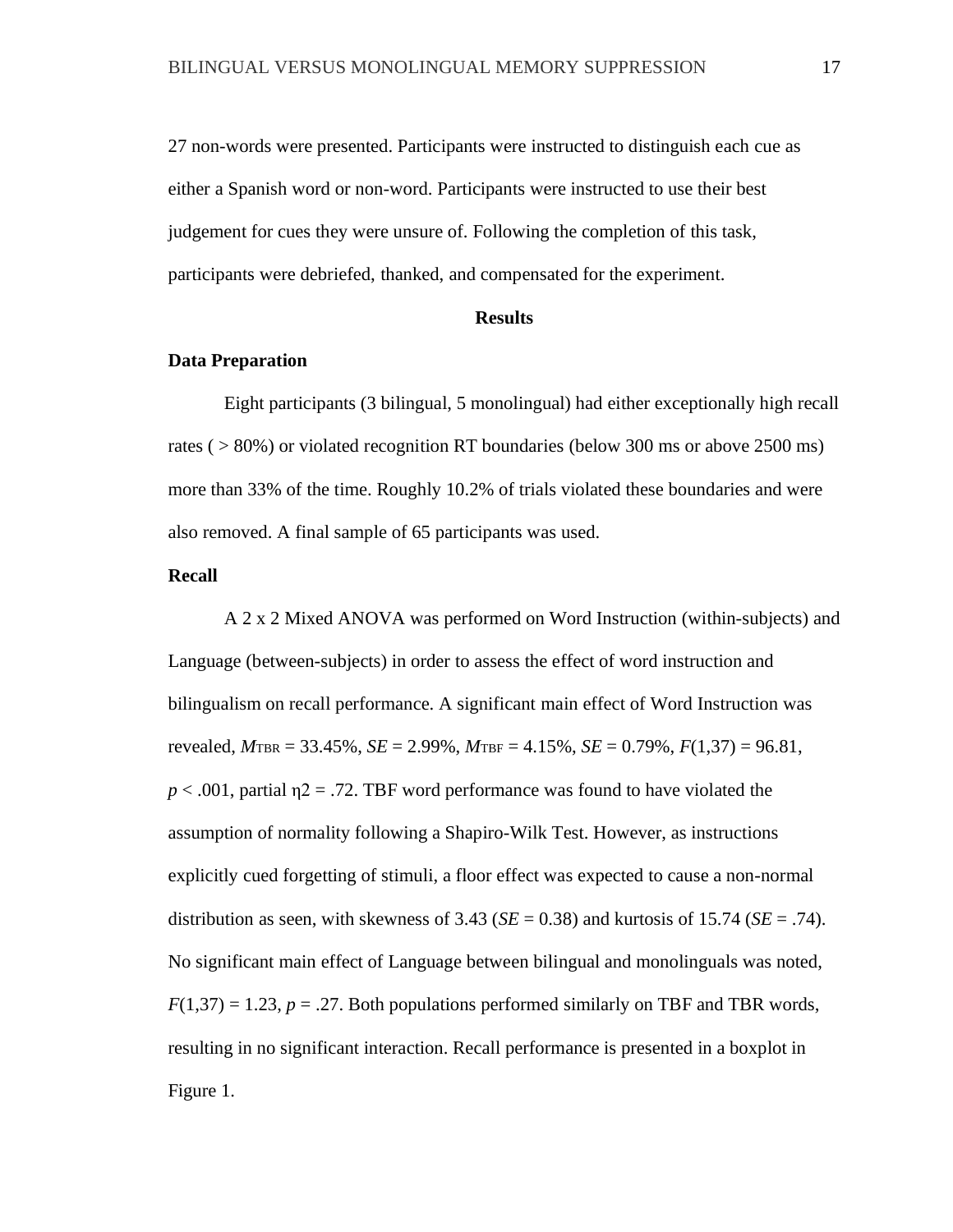# **Figure 1**

#### *Recall Proportions for Word Instruction and Language*



*Note.* Means and standard errors are represented on the boxplot as a dot with a vertical line.

# **Recognition**

A 2 x 2 x 2 Mixed ANOVA was performed on Word Instruction (withinsubjects), Language (between-subjects), and Condition (between-subjects) to assess the potential main effects of each and of any interactions on corrected recognition accuracy. The following formula was used to calculate Pr, or corrected recognition: Hit Rate (HR) – False Alarm (FA) (Snodgrass & Corwin, 1988). Hit Rate indicates the trials in which previously studied items were correctly identified, while False Alarms indicate trials in which participants claimed new items to have been previously studied. By analyzing corrected recognition we are able to better understand performance, instead of relying on simple accuracy rates, as accuracy does not explain participants ability to distinguish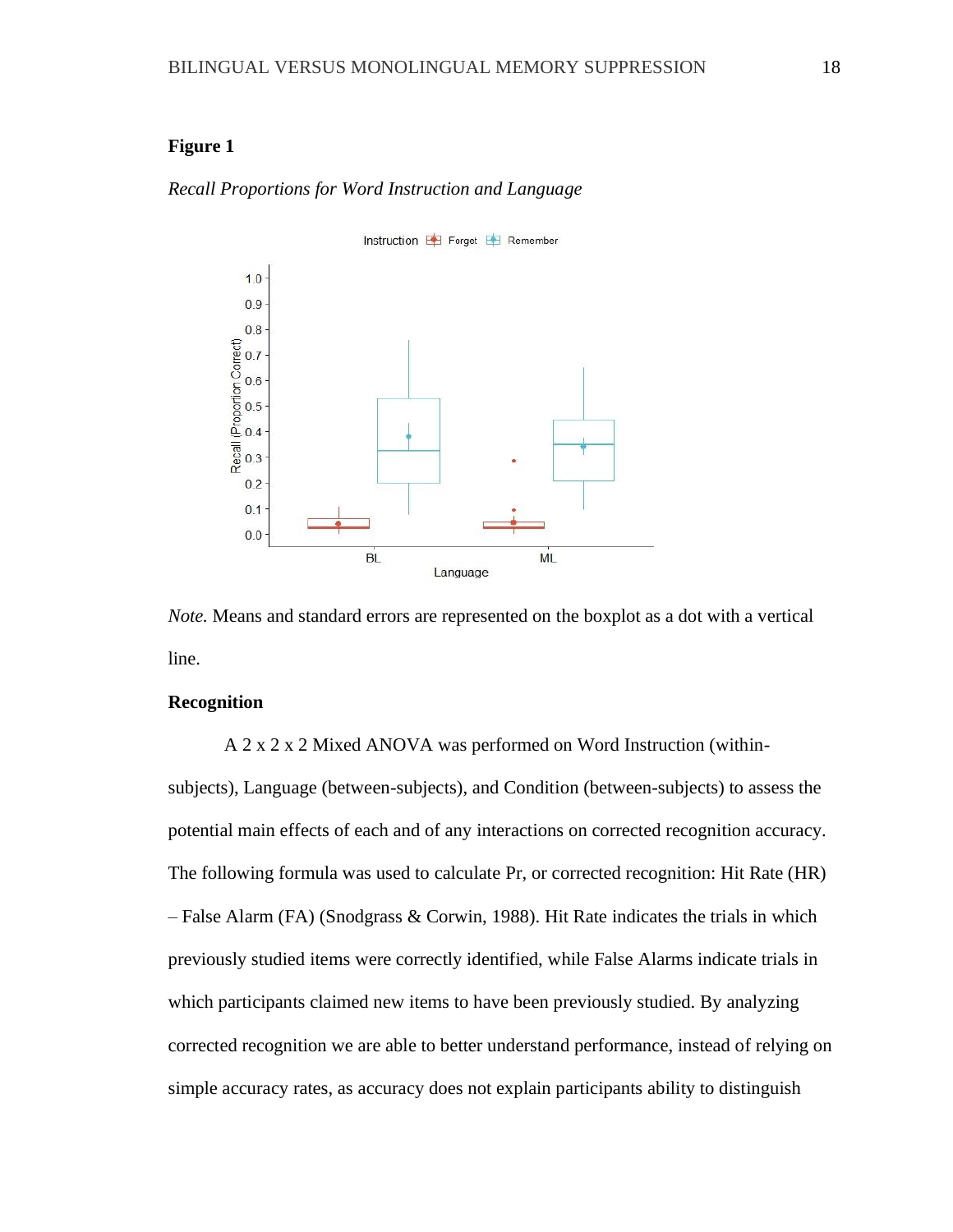between previously studied and new items. However, as with the previous analysis, only a significant main effect of Word Instruction was noted,  $M_{\text{TBR}} = 46.5\%$ ,  $SE = 2.85\%$ ,  $M_{\text{TBF}} = 21.14\%, \, SE = 1.85\%, \, F(1,61) = 105.81, \, p < .001, \, \text{partial} \, \eta^2 = .63. \, \text{The findings}$ can be seen in Figure 2.

## **Figure 2**

*Corrected Recognition (HR – FA) for Word Instruction, Language, and Condition*



*Note.* Means and standard errors are represented on the boxplot as a dot with a vertical

line.

A 2 x 2 x 2 Mixed ANOVA was performed on Word Instruction (within-

subjects), Language (between-subjects), and Condition (between-subjects) to assess the potential main effects of each and of any interactions on recognition RTs. Again, a significant main effect of Word Instruction was revealed  $M_{\text{TBR}} = 874 \text{ ms}$ ,  $SE = 20.4 \text{ ms}$ ,  $M_{\text{TBF}} = 982 \text{ ms}, \, SE = 23.9 \text{ ms}, \, F(1,61) = 29.18, \, p < .001, \, \text{partial } \eta = 2.32. \text{ No significant}$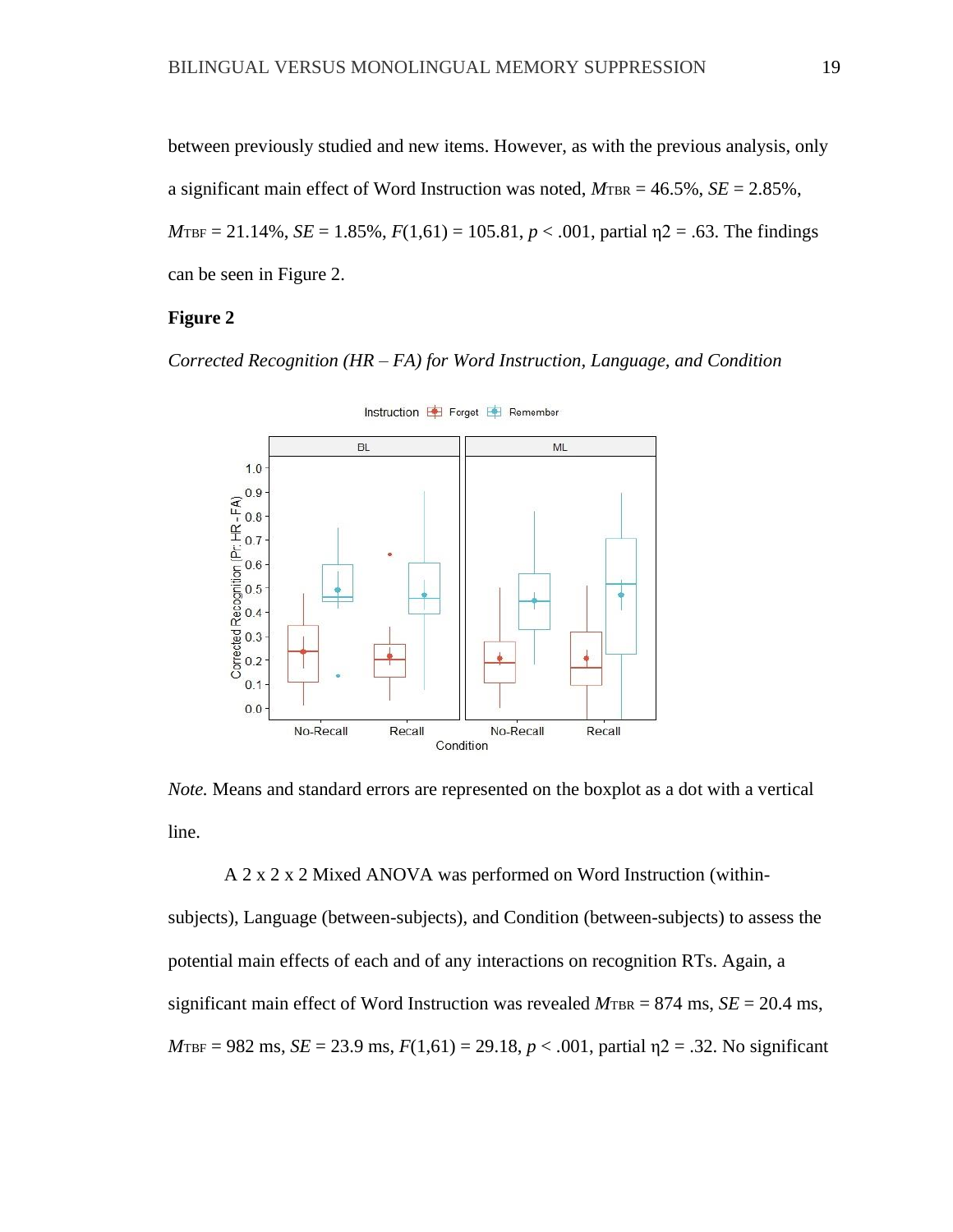main effects of Language, Condition, or interactions were found. Results can be seen below in Figure 3.

#### **Figure 3**

*Recognition RTs for Word Instruction, Language, and Condition*



Instruction  $\blacksquare$  Forget  $\blacksquare$  Remember

*Note.* Means and standard errors are represented on the boxplot as a dot with a vertical line. Lower RTs indicate faster responses.

An independent samples t-test revealed higher false alarm rates among recall condition participants ( $M = 25.01\%$ ,  $SE = 2.15\%$ ) than those in the no-recall condition  $(M = 19.24\%, SE = 1.85\%)$ . However, as both the assumptions of normality and homogeneity of variance were violated,  $W(130) = .95$ ,  $p < .001$ , the nonparametric Mann-Whitney U Test was used. Results from this test revealed no significant main effect or interaction differences,  $U = 1738$ ,  $p = .10$ . Rates can be seen in Figure 4.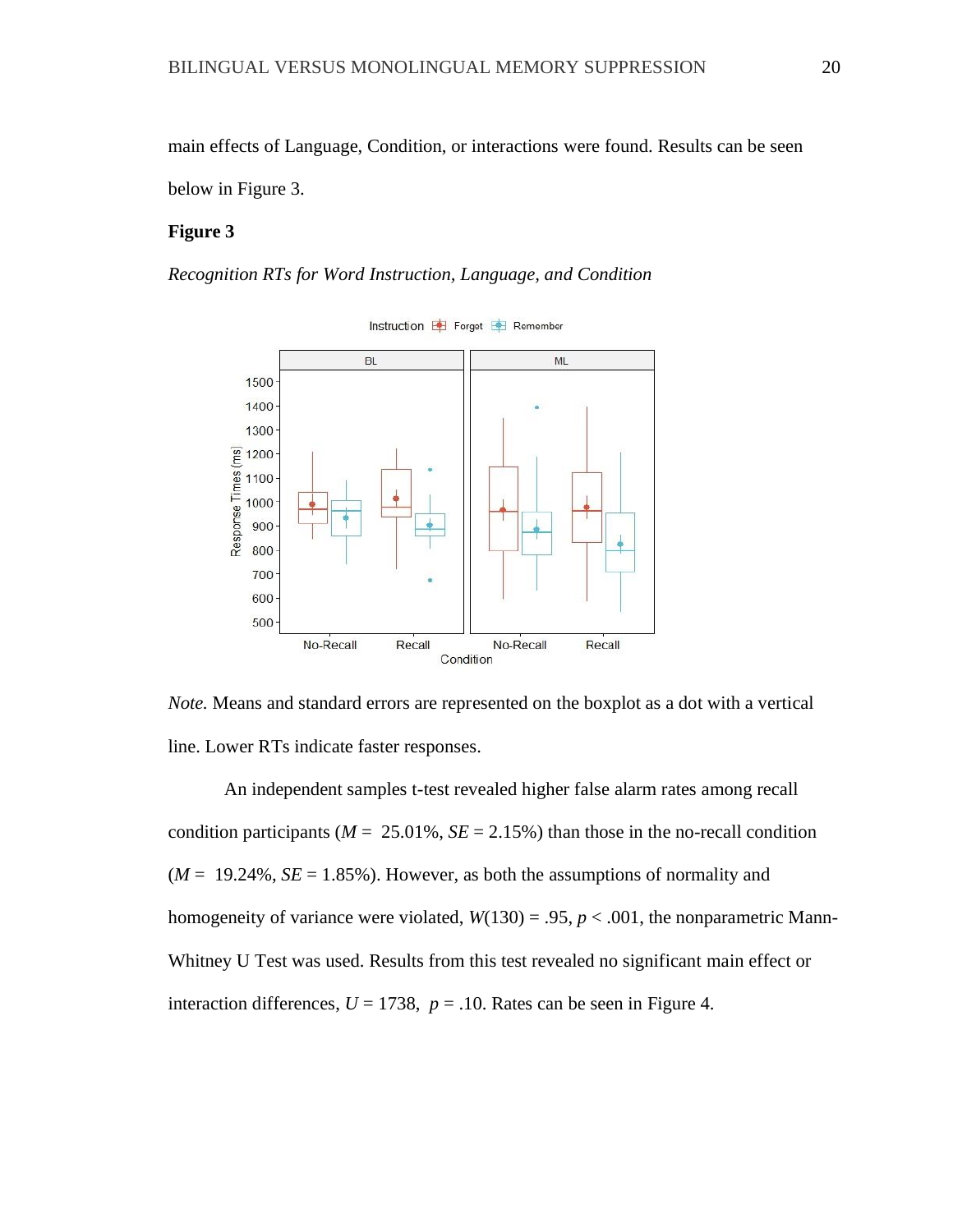# **Figure 4**

# *False Alarm Rates for Condition and Language*



*Note.* Means and standard errors are represented on the boxplot as a dot with a vertical line.

To better understand recognition performance, bias (Br) corresponding to corrected recognition (Pr) was calculated. Values above 0.5 suggest a liberal bias (increased willingness to claim an item as previously studied) while values below 0.5 suggest a conservative bias (decreased willingness to claim an item as previously studied). Results showed the majority of participants had a conservative bias ( $M = .35$ , *SD* = .24). A 2 x 2 x 2 factorial ANOVA was performed on Word Instruction, Language, and Condition to assess the potential effects of each and of any interactions on Br. Only a significant main effect of Word Instruction was revealed  $M_{\text{TBR}} = .42$ ,  $SE = .031$ ,  $M_{\text{TBF}} = .28$ ,  $SE = .025$ ,  $F(1,122) = 9.14$ ,  $p = .003$ , partial  $n2 = .07$ . The findings can be seen in Figure 5.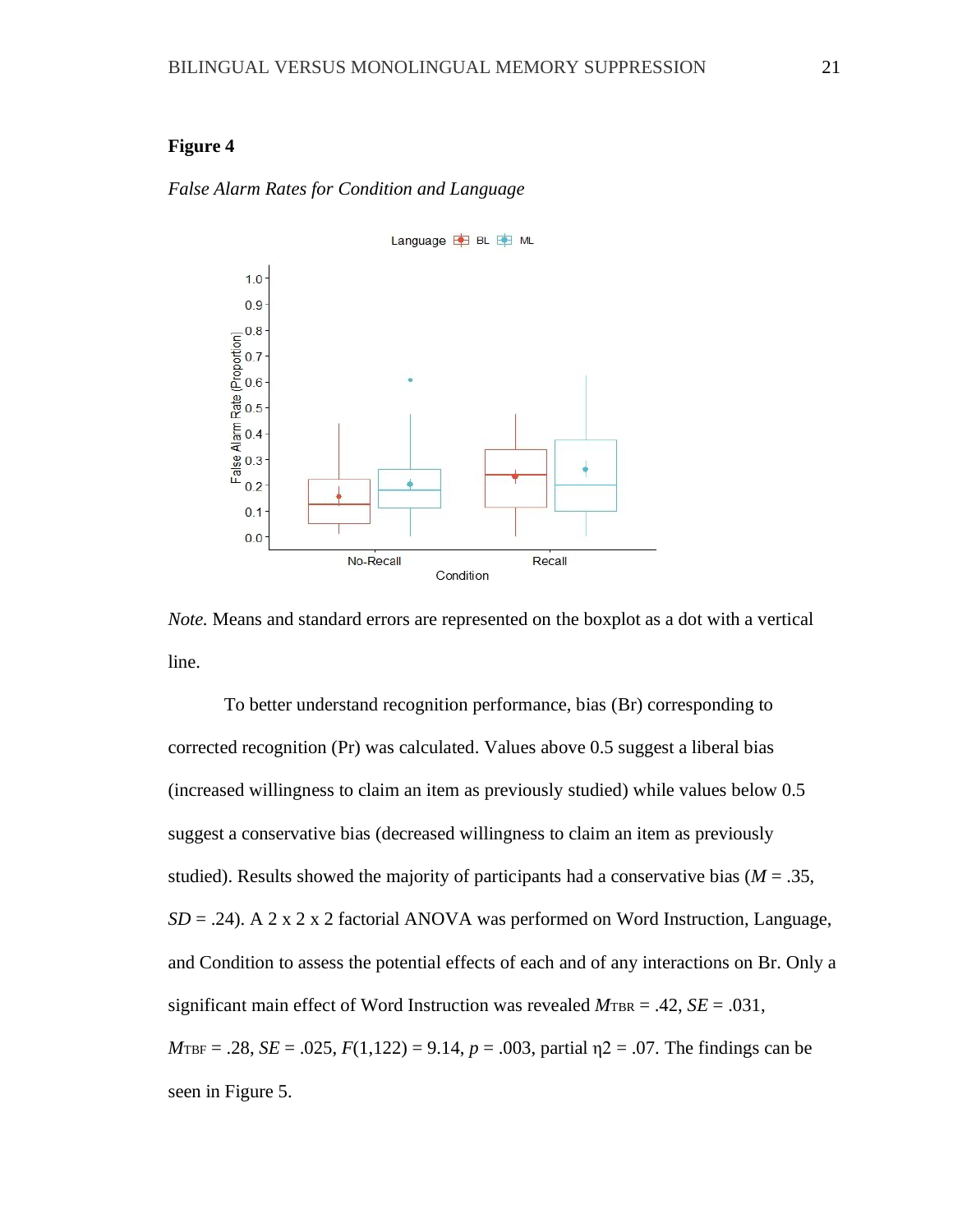# **Figure 5**

### *Bias for Word Instruction, Language, and Condition*

Instruction **Forget Forget** Remember



*Note.* Means and standard errors are represented on the boxplot as a dot with a vertical line.

## **Retrieval-Practice Effects**

In order to assess if there were any main effects of Language, Retrieval-Practice, or an interaction between the two, a one-way ANOVA and two paired sample t-tests were performed. No significant main effect of Language was found following the one-way ANOVA. The first paired sample t-test compared recognition RTs between recalled and non-recalled words. Results showed recalled words' RTs  $(M = 778 \text{ ms}, SE = 24.5 \text{ ms})$ were significantly faster than non-recalled  $(M = 934 \text{ ms}, SE = 30.1 \text{ ms})$ ,  $t(35) = 7.09$ , *p* < .001. The second t-test compared recognition accuracy between recalled and nonrecalled words. Recalled words' recognition accuracy  $(M = 89.41\%, SE = 1.91\%)$  was significantly higher than non-recalled ( $M = 64.55\%$ ,  $SE = 1.56\%$ ),  $t(35) = 16.03$ ,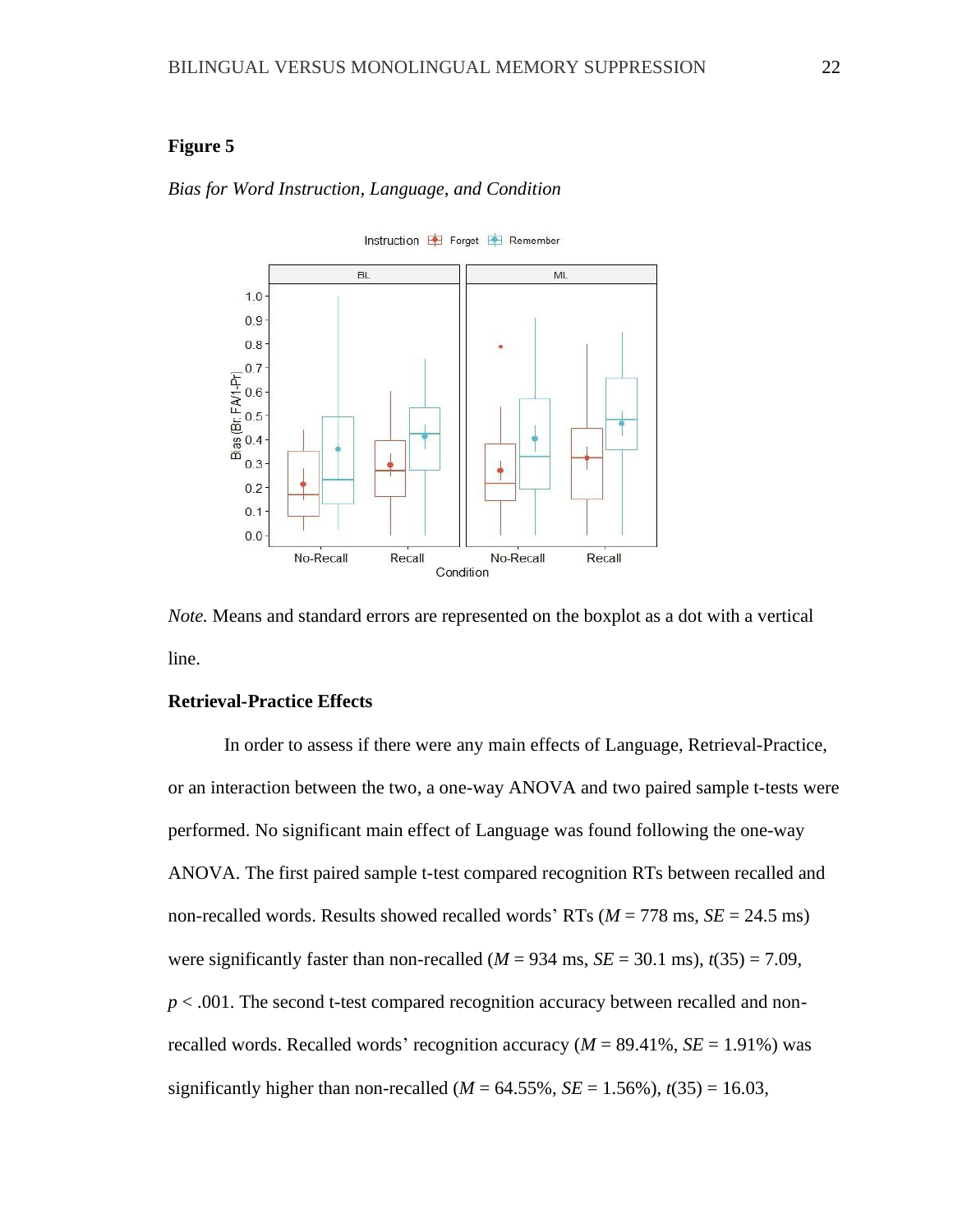*p* < .001. When evaluated together, there is a clear main effect of Retrieval-Practice on recognition accuracy rates and RTs. These results can be seen in Figure 6.

# **Figure 6**

*Recognition Response Times and Accuracy Rates for Language and Retrieval-Practice*



*Note.* The graph on the left shows the main effect of Retrieval-Practice on recognition RTs. The graph on the right shows the main effect of Retrieval-Practice on recognition accuracy.

#### **Discussion**

The present study investigated a potential bilingual inhibitory advantage within DF. In addition, by measuring retrieval-practice effects the study was able to better understand the mechanisms at play within the item-method. Results replicated previous findings for corrected recognition (Tan et al., 2020; Taylor et al., 2018), recall rates (Macleod, 1999), and bias (Zwissler et al., 2015). Recognition RTs fell between previous results. However, this may be due to different RT exclusion boundaries, allowing for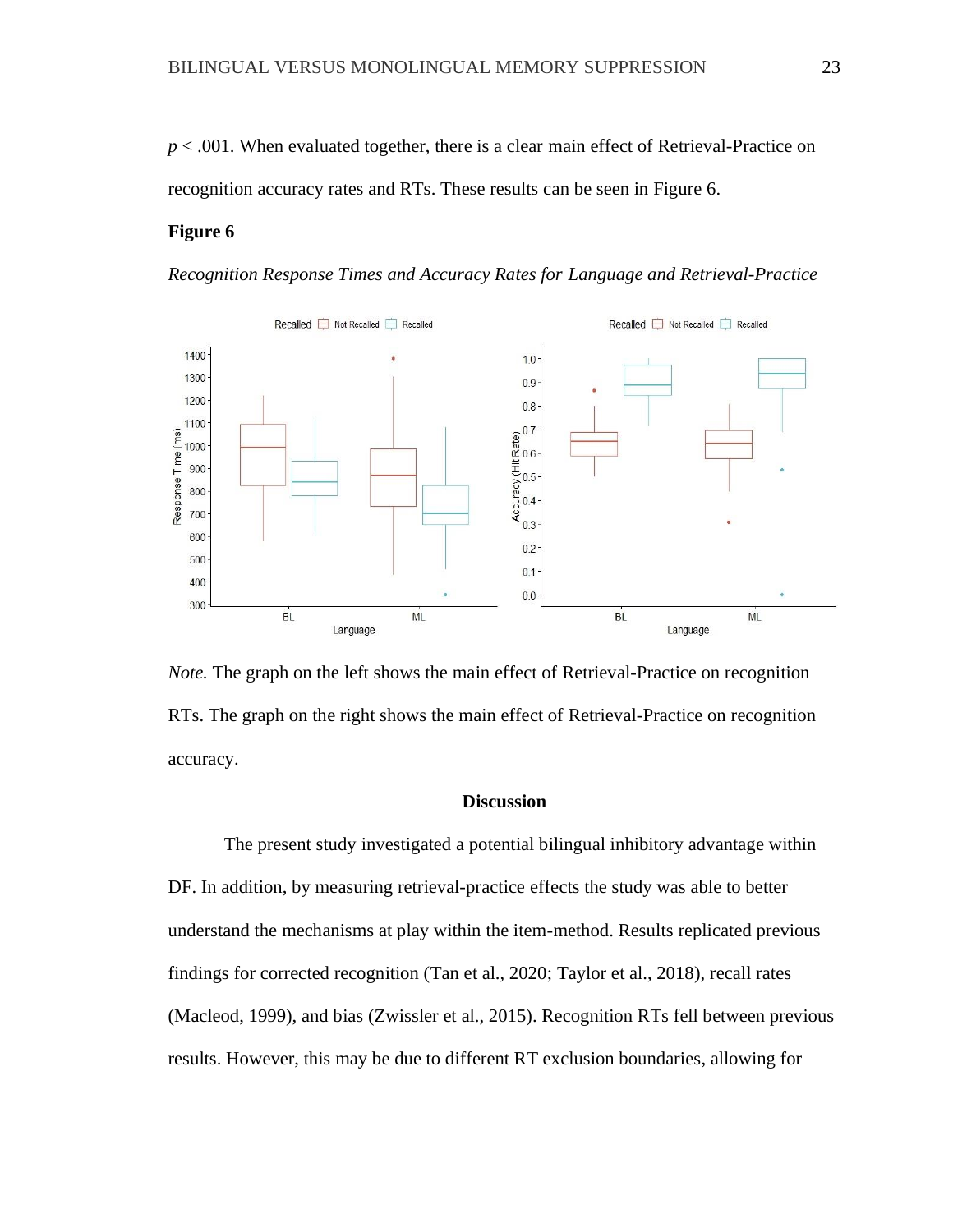some studies to have faster RTs (Fawcett & Taylor, 2008), while others slower (Macleod, 1999).

Consistent with previous research, Hypothesis 1 was supported as a significant word instruction effect was seen with higher recall rates, recognition accuracy, and faster recognition RTs for TBR over TBF words (Wierzba et al., 2018; Yang et al., 2016). These results suggest the DF manipulation worked as TBF performance was much lower than TBR.

#### **Revisiting the Bilingual Advantage**

The most important finding from the study is that no bilingual advantage was seen at any point. As a result, Hypotheses 2 and 4 were not supported. This finding goes against previous research within inhibition (Blumenfeld & Marian, 2013; Giezen et al., 2015) and calls into question the existence of a bilingual cognitive advantage, at least within the DF paradigm. However, there are multiple possibilities as to why this was not found.

The first is that the advantage does not exist. As stated in the introduction, recent research has continued to find less evidence of differences between bilinguals and monolinguals across various cognitive measures (Nichols et al., 2020). Why this is occurring is not exactly clear but it may be due to an increased willingness to publish null results and papers showing disadvantages. Whereas ten years ago when the trend was to explore the different elements of the advantage, reevaluation and reflection on these results is now an emerging part of the field. It may also be due to more robust constructs and measures – reducing the likelihood of false positives. While the central limit theorem, as proposed by Pierre-Simon Laplace, calls for a sample size of at least 30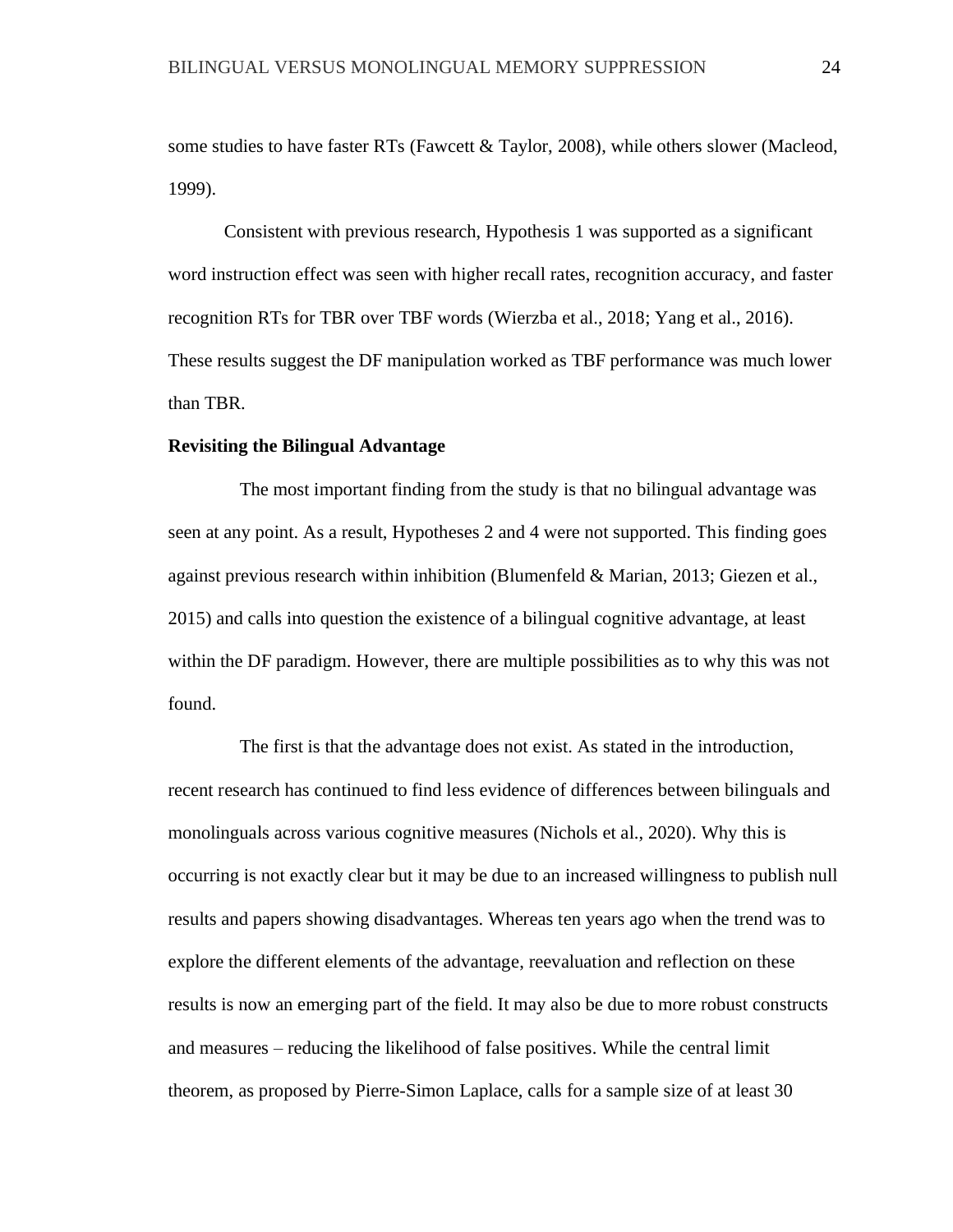participants per condition, the number is still susceptible to finding differences where none may exist. When the advantage was initially being investigated, in most cases, studies consisted of 30-40 participants per condition, often ranging in factors such as age and education (Bialystok et al., 2004) – which have been seen to cause differing results (Salvatierra & Rosselli, 2011). Current studies consist of much larger sample sizes and control for confounding variables such as background and age of acquisition among participants (Duñabeitia et al., 2014).

The second possibility is the paradigm activates a different segment of inhibition. While the item-method is believed to cue inhibition at encoding – inhibiting interference of TBF items – it is possible the inhibition is occurring at the points of recall and recognition. In this case, response inhibition (inhibiting TBF responses) would be the mechanism used. Whereas a bilingual advantage – recruiting a more extensive network than monolinguals – has been found during interference inhibition, it has not been seen for response inhibition (Luk et al., 2010). Thus, while a bilingual inhibitory advantage may exist, no difference would be expected between monolinguals and bilinguals in this case.

It is also possible that inhibition is not the process used in the item-method. Therefore, a bilingual inhibitory advantage would not show. However, as the bilingual advantage has been suggested across other cognitive domains it would potentially still be expected. Given this, it is important to study the mechanisms used within DF in order to better understand why an advantage was not seen and the true cognitive processes the findings are a result of.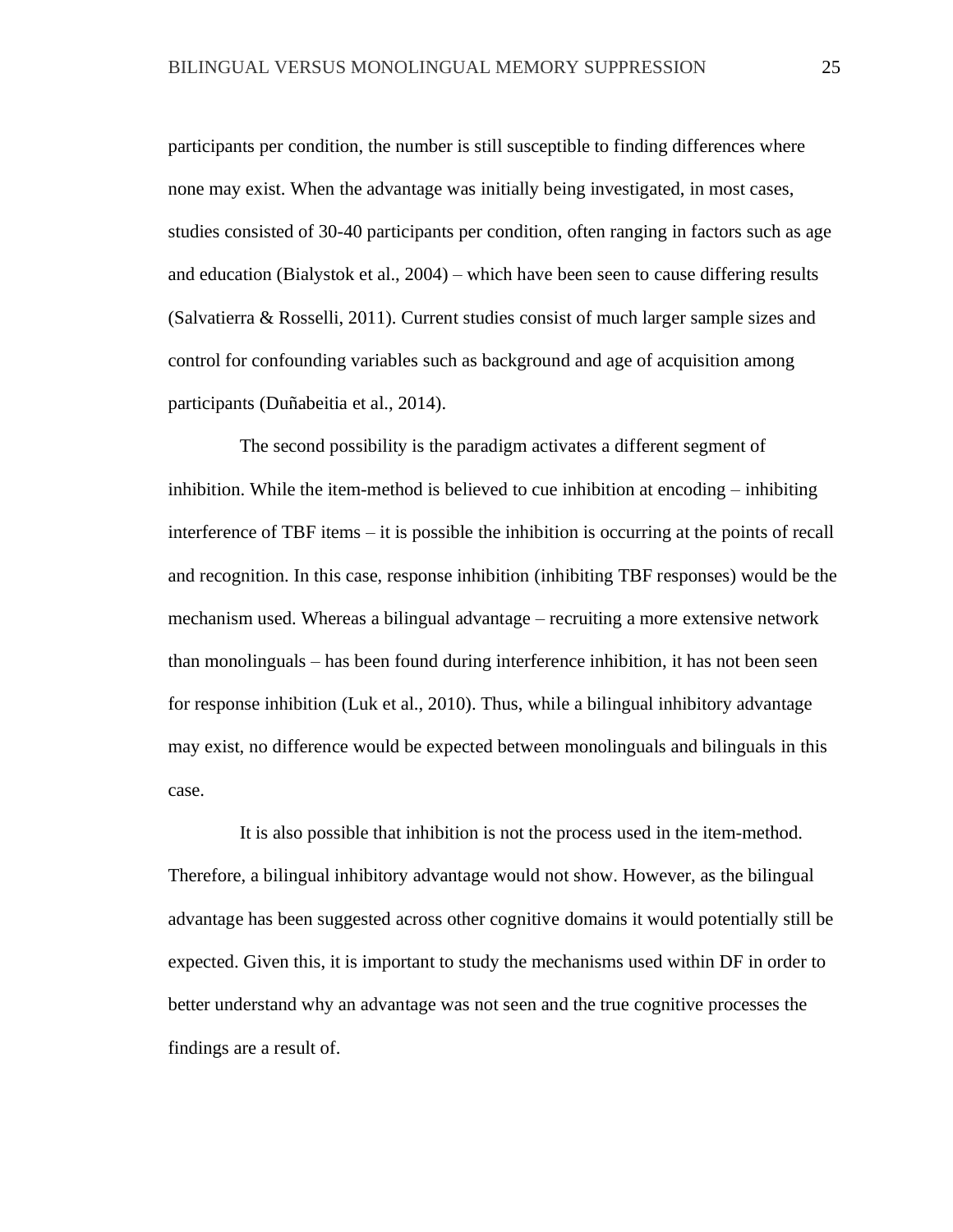A final explanation is due to the sample used. However, the choice of English-Spanish bilinguals is not suspected to be the cause of the null result as previous research has found the inhibitory advantage within this population (Blumenfeld & Marian, 2013). Since participants self-identified as either bilingual or monolingual it is possible that monolinguals identified themselves as bilingual. While the study did employ the LexTALE-Esp as a proficiency measure, participants were not re-categorized based on performance. This decision was made as the test only evaluated visual proficiency (i.e. reading/writing). A low score would not reflect total proficiency, as many bilinguals may speak English and Spanish but not read or write one of them. Due to the nature of the study, further proficiency measures were not able to be utilized. However, when comparing high scoring LexTALE-Esp bilinguals versus monolinguals, no significant differences were noted across any performance measure. Therefore, I propose that the sample is not responsible for the null result.

# **Retrieval-Practice Effects**

In support of Hypotheses 3 and 5, significant retrieval-practice effects were found as recalled words had higher accuracy and faster response times on ensuing recognition trials than non-recalled words. These findings are in line with the established literature on retrieval (Anderson, Bjork, & Bjork, 1994; Woodward, Bjork, & Jongeward, 1973) and have a significant impact on the item-method, showing retrieval-practice is a confounding variable that is clearly present. Since previous studies using the item-method, with a recall then recognition format, have not taken retrieval-practice effects into account, it is unclear to what extent the retrieval-practice has affected recognition performance. This effect may not have been accounted for previously because there are no significant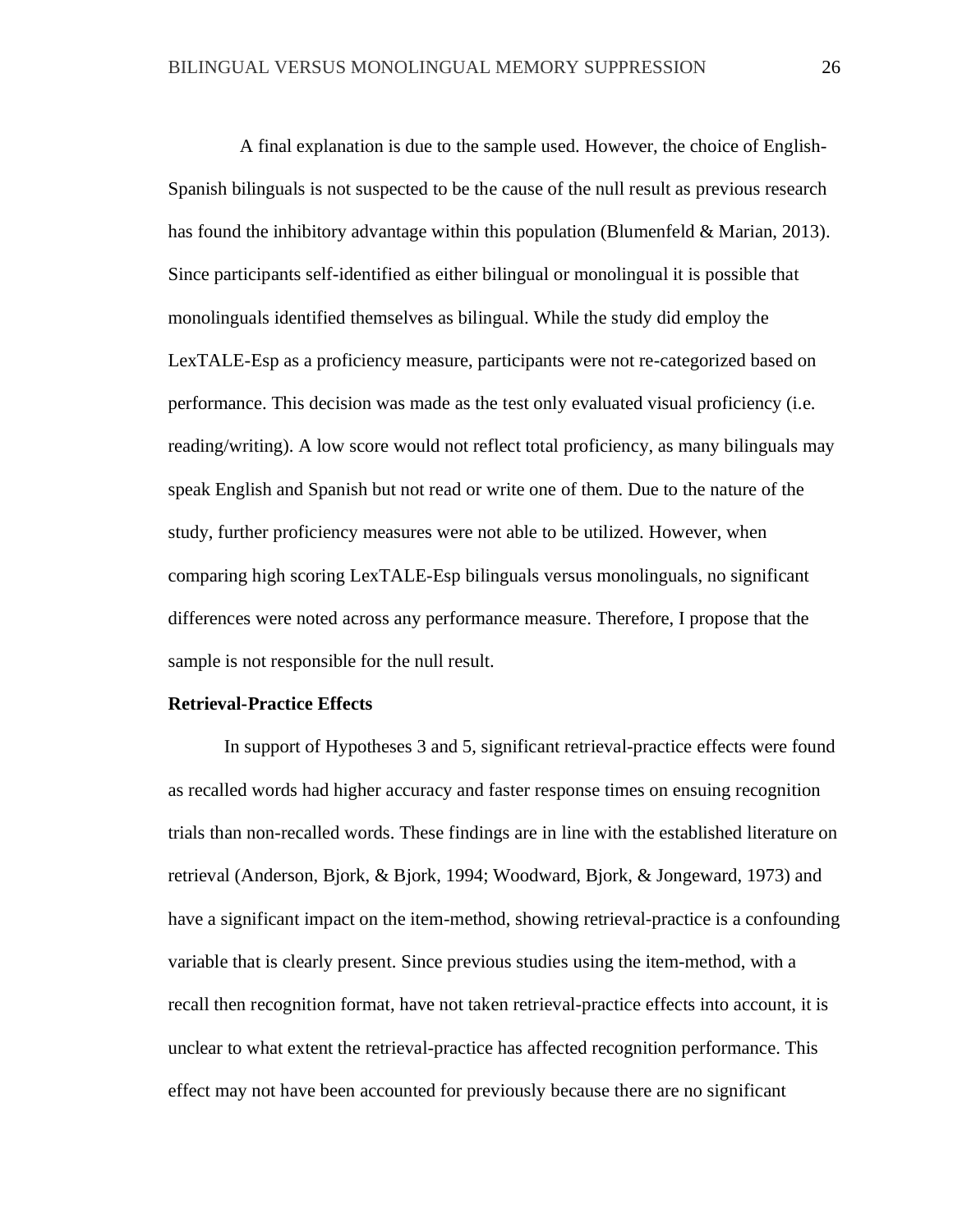differences between populations to indicate a retrieval-practice effect on mean recognition accuracy and RTs – as seen in Figures 2 and 3. However, as shown in the present study, this is not true at the individual level, as there are clear accuracy and RT differences between recalled and non-recalled words. I propose general results do not differ across condition because the benefit received for recalled words and the punishment of non-recalled words create a regression toward the mean effect, causing the data to appear normal when comparing the entire population.

In addition, it appears that simply using a recall task reduces the conservative bias of participants. This means participants do not approach the recognition test with the same thresholds they initially start out with, and may not be indicative of what their true recognition performance would be. I submit two possibilities for why this occurs. One reason may be participants become more self-aware of the fact they do not recall many words, so they automatically adjust the thresholds towards less conservative levels. The second possibility is that the difficulty of the recall task causes a threshold adjustment that the Stroop does not.

#### **Retrieval-Practice or Inhibition?**

Together, the retrieval-practice results further call into question the mechanisms used within the DF paradigm. As stated in Hypothesis 3, if inhibition was responsible for recognition performance, then recalled words' RTs and accuracy rates should have been equal to that of non-recalled words. Since this is not seen, I submit recognition performance is in large part affected by retrieval-practice, not inhibition. As previously discussed, there may be more explanations for why a word may not be recognized, such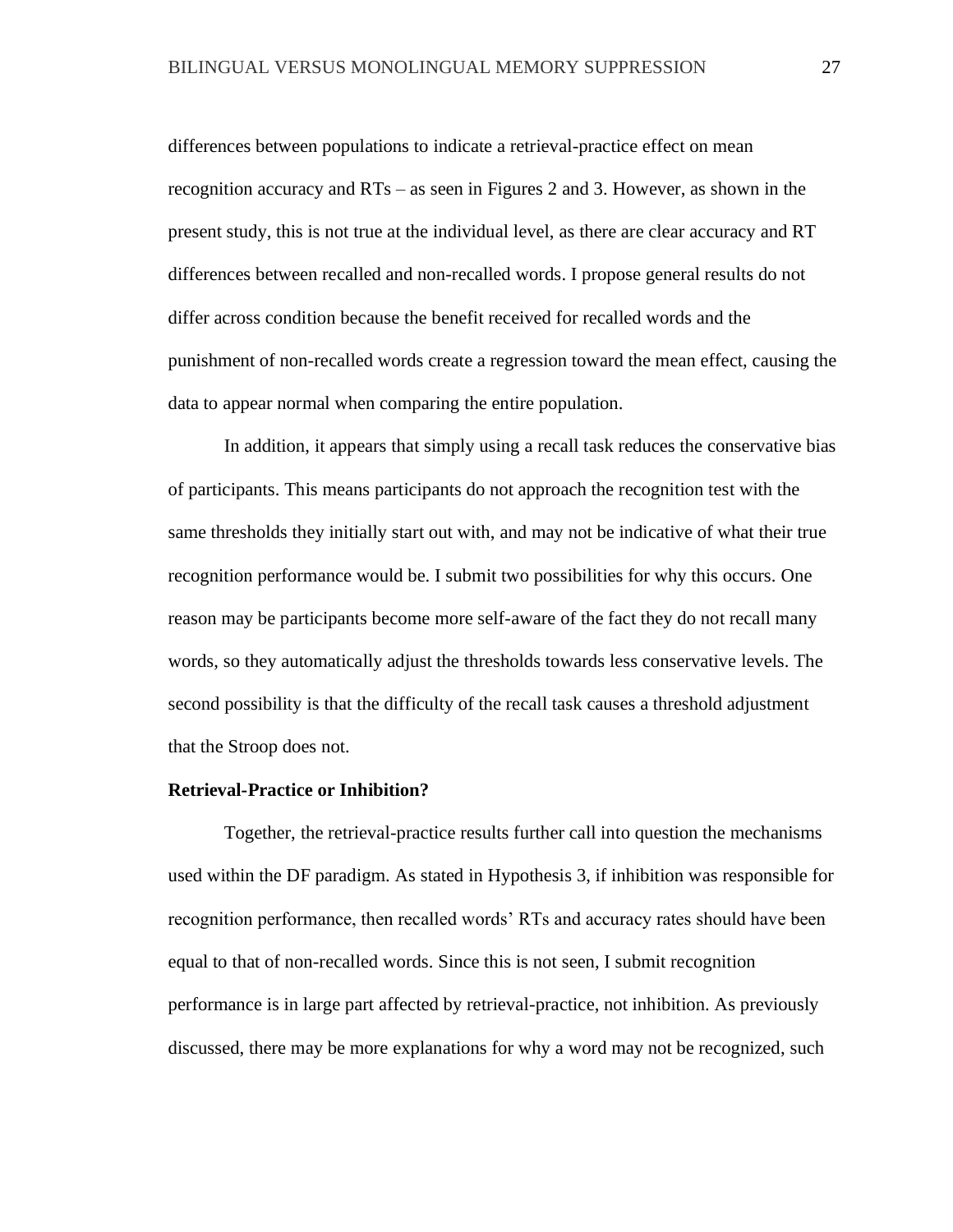as memory decay and selective rehearsal (Ecker, Lewandowsky, & Oberauer, 2014; Tan et al., 2020).

Further, as this study only focused on evaluating the role of retrieval-practice during recall, it is unclear what other mechanisms may be responsible at different points in the study. For example, in addition to recalled words receiving a 'memory boost' from being recalled, it has also been suggested that non-recalled items become less accessible – a process known as Retrieval-Induced Forgetting (RIF) (Anderson, Bjork, & Bjork, 1994). While not investigated in this experiment, it is possible that lower TBF performance may be a result of RIF.

Importantly, while the study phase seeks to induce directed forgetting through the use of remember and forget instructions, it is not clear if this is how participants approach the task. Therefore while Hypothesis 1 was supported as a significant main effect of word instruction was seen, the mechanisms cued are not known.

### **Limitations**

Several limitations in the study must be acknowledged. The first is the low and unequal number of participants across conditions. Unfortunately, due to the circumstances and campus closure, the study had to be translated from an in-person study to online. This resulted in a total data collection period of only three weeks. However, as previous research has suggested small sample sizes are more likely to find a bilingual advantage it is interesting that results indicated no presence of one (Paap et al., 2015). Given that the population came from a small school setting, it is also possible that participants discussed the study amongst each other despite instructions not to.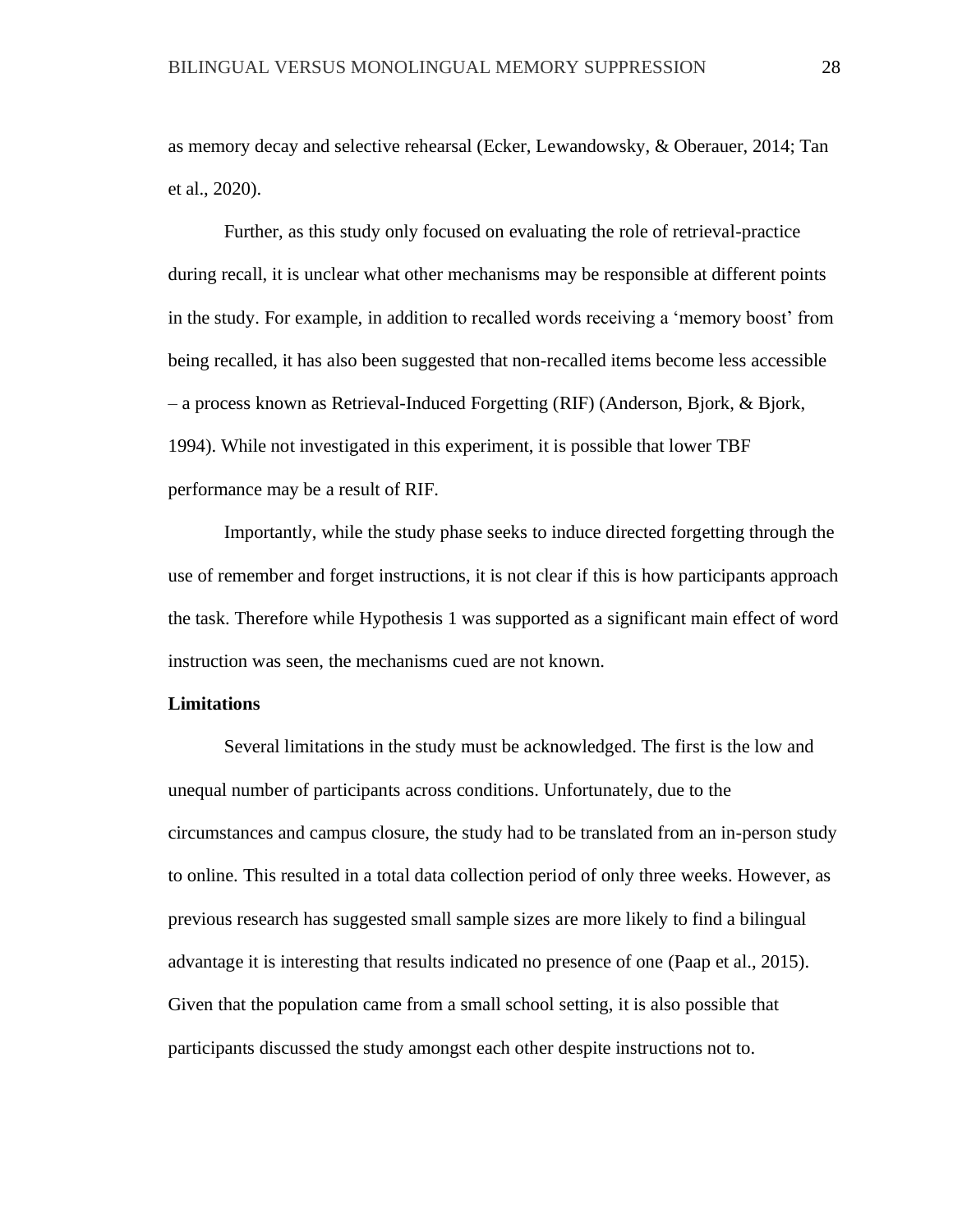The second limitation is that the study was carried out online. While it is hoped that participants provided their full attention and effort to the study, there is no way to know. With the experiment containing a study period, it is essential that participants stay focused to provide accurate results. In addition, the test environment could not be controlled as virtually every participant was in a different location.

A third limitation is that the study was unable to accurately identify bilinguals. While initially the study had planned to use the Language Experience and Proficiency Questionnaire (LEAP-Q) to gain a full language profile of participants, when moved online the LEAP-Q could not be added (Marian et al., 2007). Due to this, factors such as age of acquisition, percentage of time spoken, proficiency across reading, writing, speaking, and listening were unable to be measured. These measures would have allowed for better distinction of the populations and possibly would have prevented selfmisidentification among participants. Instead, the study relied on self-identification and the LexTALE-Esp as a proficiency measure. As participants could only select monolingual or bilingual, it is also possible that participants who identified as bilingual spoke more than two languages.

# **Future Studies**

Moving forward, studies should continue to evaluate the role of bilingualism on cognitive abilities. While a bilingual cognitive advantage was not found in this study, it is still possible that one exists. Therefore, future studies should continue to evaluate the advantage through replication and expansion into new domains – such as auditory inhibition – using various measures – such as EEGs. Further language profiles should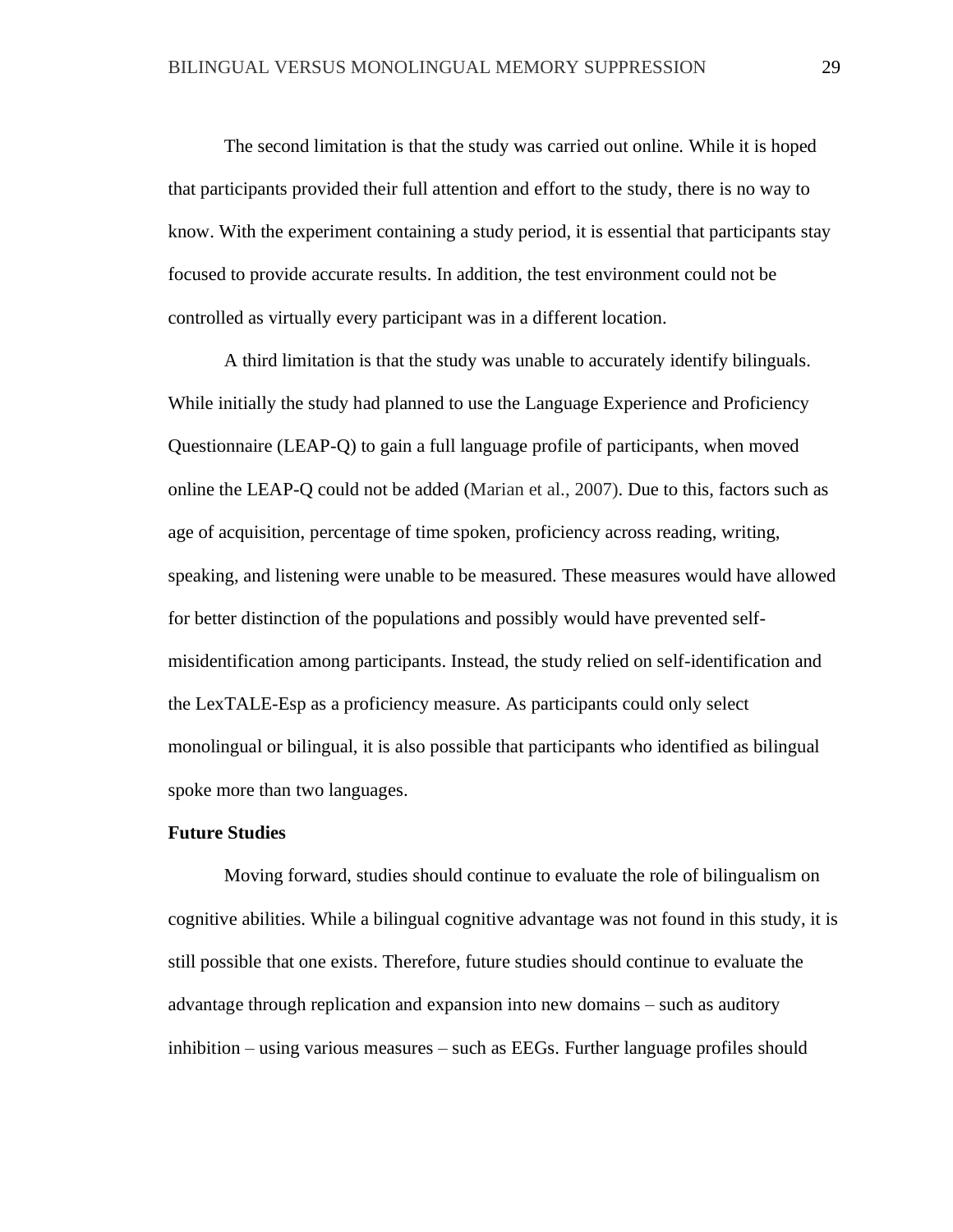also be evaluated as this study only looked at monolinguals versus English-Spanish bilinguals.

The DF paradigm, and specifically the item-method, should be further studied to understand the true mechanisms used at the points of encoding and retrieval. Research should investigate recognition accuracy and RTs more closely using measures such as Signal Detection Theory. The methodology should also be further analyzed to understand the full impact of retrieval-practice effects. If retrieval-practice is in fact a strong confounding variable, future studies should move away from the study-recall-recognition format. Potentially, by comparing performance on multiple inhibition tasks, such as the Flanker Task and Stroop test, along with the item-method, the role of inhibition will be better understood within the DF paradigm.

# **Conclusion**

This study serves as an important benchmark as being one of the first to compare bilingual versus monolingual performance within the Directed Forgetting paradigm. Results strongly support recent findings of no bilingual cognitive advantage. These results should not be taken lightly as they disagree with years of previous research.

Importantly, this study also serves as one of the first to evaluate the methodology used within the item-method. Results show there has been a clear retrieval-practice effect present that has previously not been accounted for. These findings not only call for reevaluation of previous studies, but also for further understanding of the item-method. While for many years the DF paradigm has been believed to be an inhibition measure, the present study does not find conclusive evidence for this. As research continues to find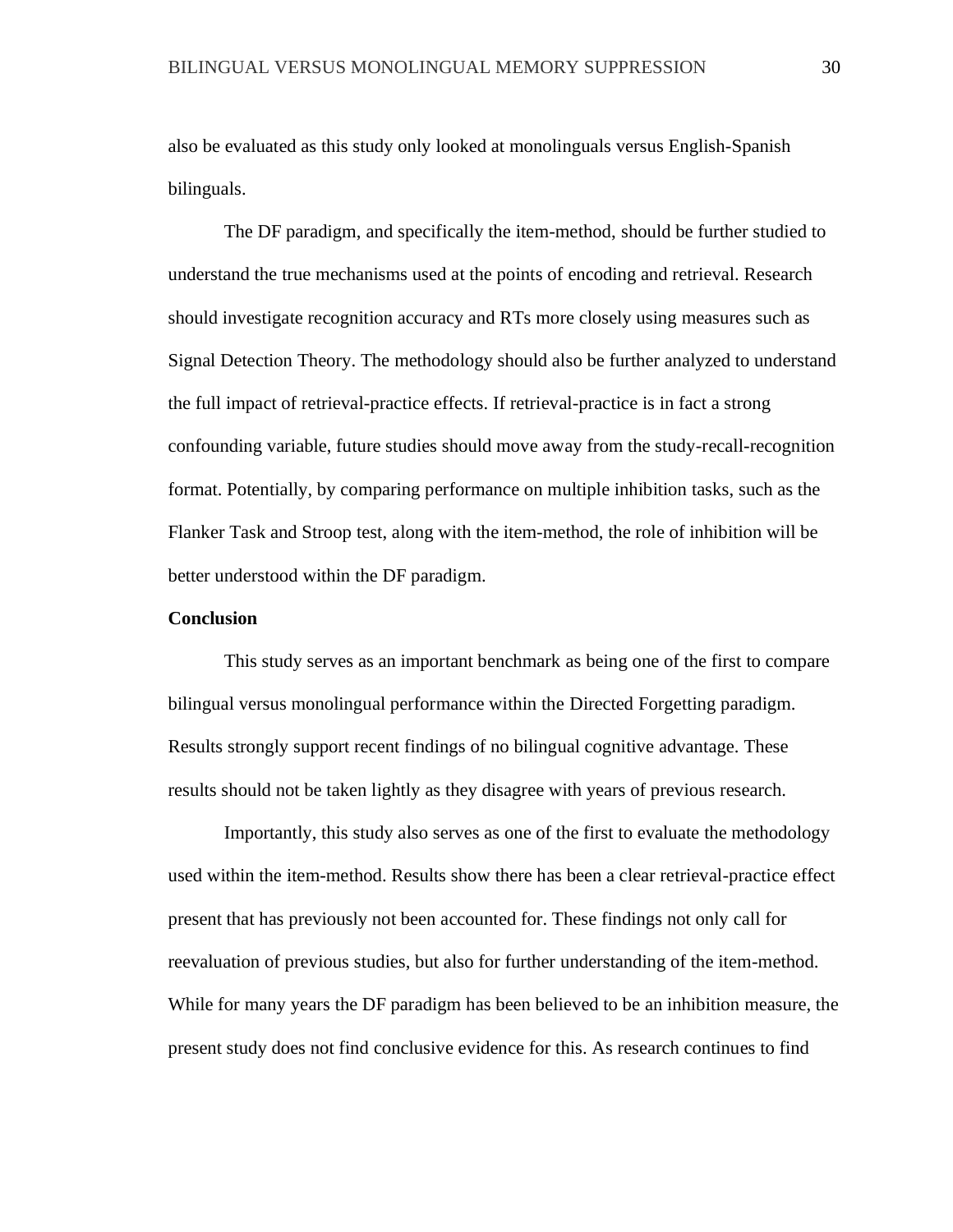support for the presence of other cognitive processes, such as selective rehearsal (Tan et al., 2020), it is important to truly understand and establish the mechanisms involved.

While this study initially expected to find a bilingual advantage using a well established method, I now finish by emphasizing the need for further evaluation. If a bilingual cognitive advantage does exist, research must continue to investigate what causes it to be present. However if it does not exist, a more in depth examination is needed as to why it has been previously reported in order to avoid future false positives. In a world that is increasingly multilingual, it is crucial to understand the cognitive differences that may come with it.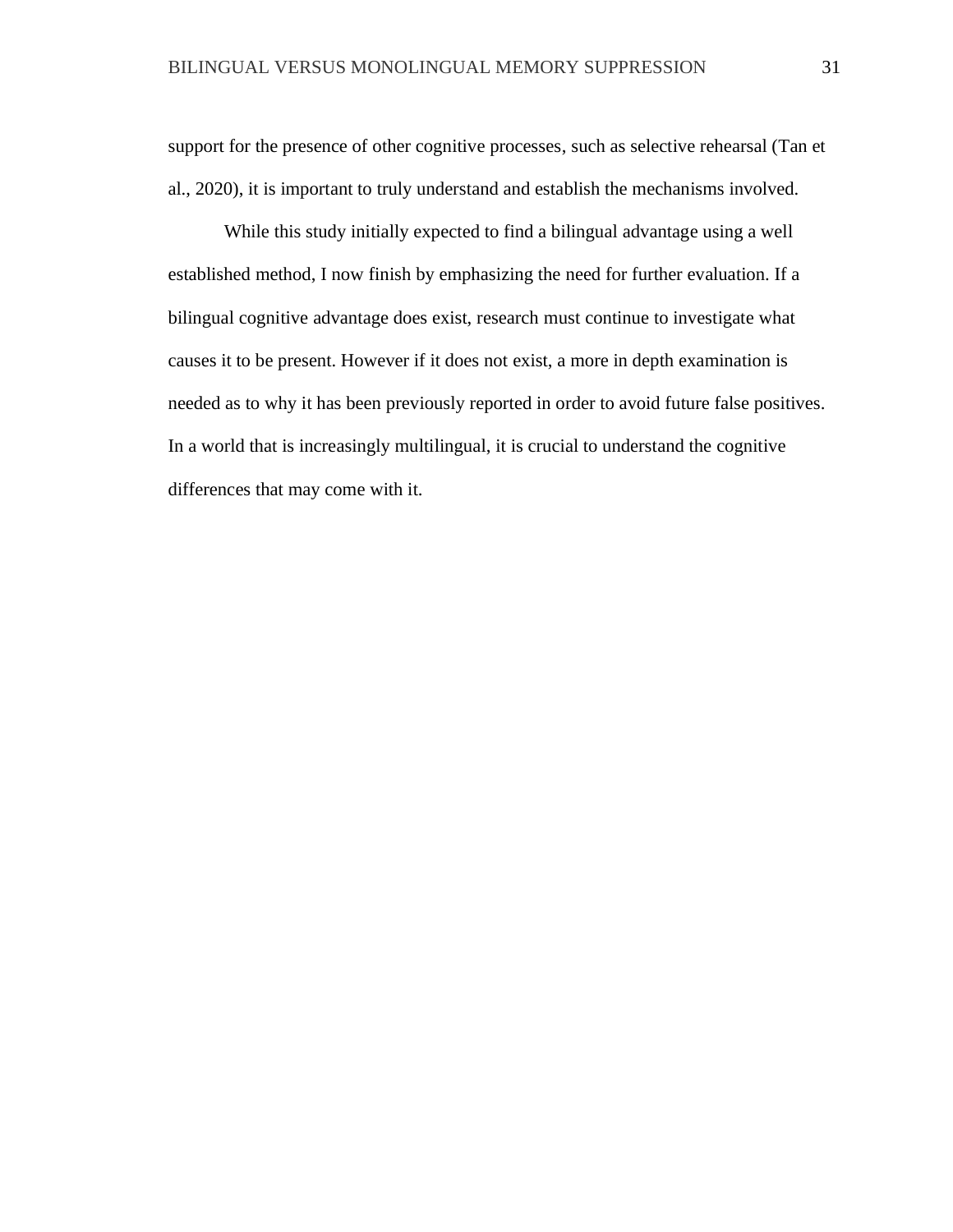#### **References**

Abutalebi, J., & Green, D. W. (2016). Neuroimaging of language control in bilinguals: Neural adaptation and reserve. *Bilingualism: Language and Cognition, 19*(4), 689–698. https://doi-org.ccl.idm.oclc.org/10.1017/S1366728916000225

Adesope, O., Lavin, T., Thompson, T., & Ungerleider, C. (2010). A systematic review and meta-analysis of the cognitive correlates of bilingualism. *Review of Educational Research, 80*(2), 207–245.

https://doi.org/10.3102/0034654310368803

- Anderson, M. C., & Hanslmayr, S. (2014). Neural mechanisms of motivated forgetting. *Trends in Cognitive Sciences*, *18*(6), 279–292. https://doiorg.ccl.idm.oclc.org/10.1016/j.tics.2014.03.002
- Anderson, M. C., Bjork, R. A., & Bjork, E. L. (1994). Remembering can cause forgetting: Retrieval dynamics in long-term memory*. Journal of Experimental Psychology: Learning, Memory, and Cognition, 20*(5), 1063–1087. doi: 10.1037//0278-7393.20.5.1063.
- Barac, R., & Bialystok, E. (2012), Bilingual effects on cognitive and linguistic development: Role of language, cultural background, and education. *Child Development, 83*, 413-422. https://doi-org/10.1111/j.1467-8624.2011.01707.x
- Bialystok, E., Craik, F. I., Klein, R., & Viswanathan, M. (2004). Bilingualism, aging, and cognitive control: Evidence from the Simon task. *Psychology and Aging, 19*(2), 290–303. https://doi.org/10.1037/0882-7974.19.2.290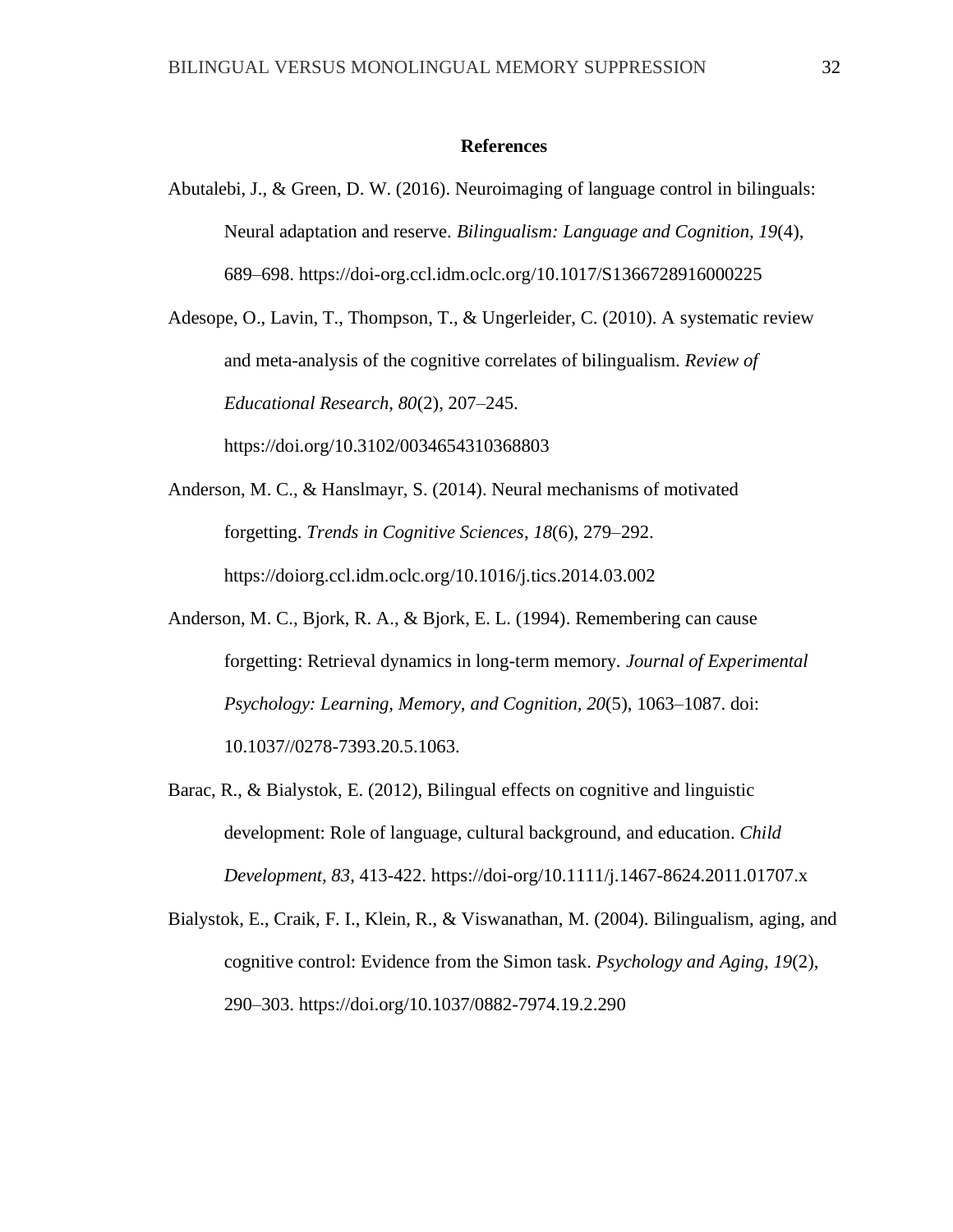Bialystok, E., Craik, F., & Luk, G. (2008). Cognitive control and lexical access in younger and older bilinguals. *Journal of Experimental Psychology: Learning, Memory, and Cognition, 34*(4), 859–873. https://doi-org.ccl.idm.oclc.org/10.1037/0278-7393.34.4.859

Blom, E., Küntay, A. C., Messer, M., Verhagen, J., & Leseman, P. (2014). The benefits of being bilingual: Working memory in bilingual Turkish–Dutch children. *Journal of Experimental Child Psychology, 128*, 105–119. https://doi-org.ccl.idm.oclc.org/10.1016/j.jecp.2014.06.007

- Blumenfeld, H. K., & Marian, V. (2011). Bilingualism influences inhibitory control in auditory comprehension. *Cognition, 118*(2), 245–257. https://doi.org/10.1016/j.cognition.2010.10.012
- Blumenfeld, H. K., & Marian, V. (2013). Parallel language activation and cognitive control during spoken word recognition in bilinguals. *Journal of Cognitive Psychology*, *25*(5), 547–567.

https://doi-org.ccl.idm.oclc.org/10.1080/20445911.2013.812093

- Bjork, R. A., Laberge, D., & Legrand, R. (1968). The modification of short-term memory through instructions to forget. *Psychonomic Science, 10*(2), 55–56. https://doi-org.ccl.idm.oclc.org/10.3758/BF03331404
- Cano M., & Knight R. (2016). Behavioral and EEG evidence for auditory memory suppression. *Frontiers in Human Neuroscience*, *10*:133. doi: 10.3389/fnhum.2016.00133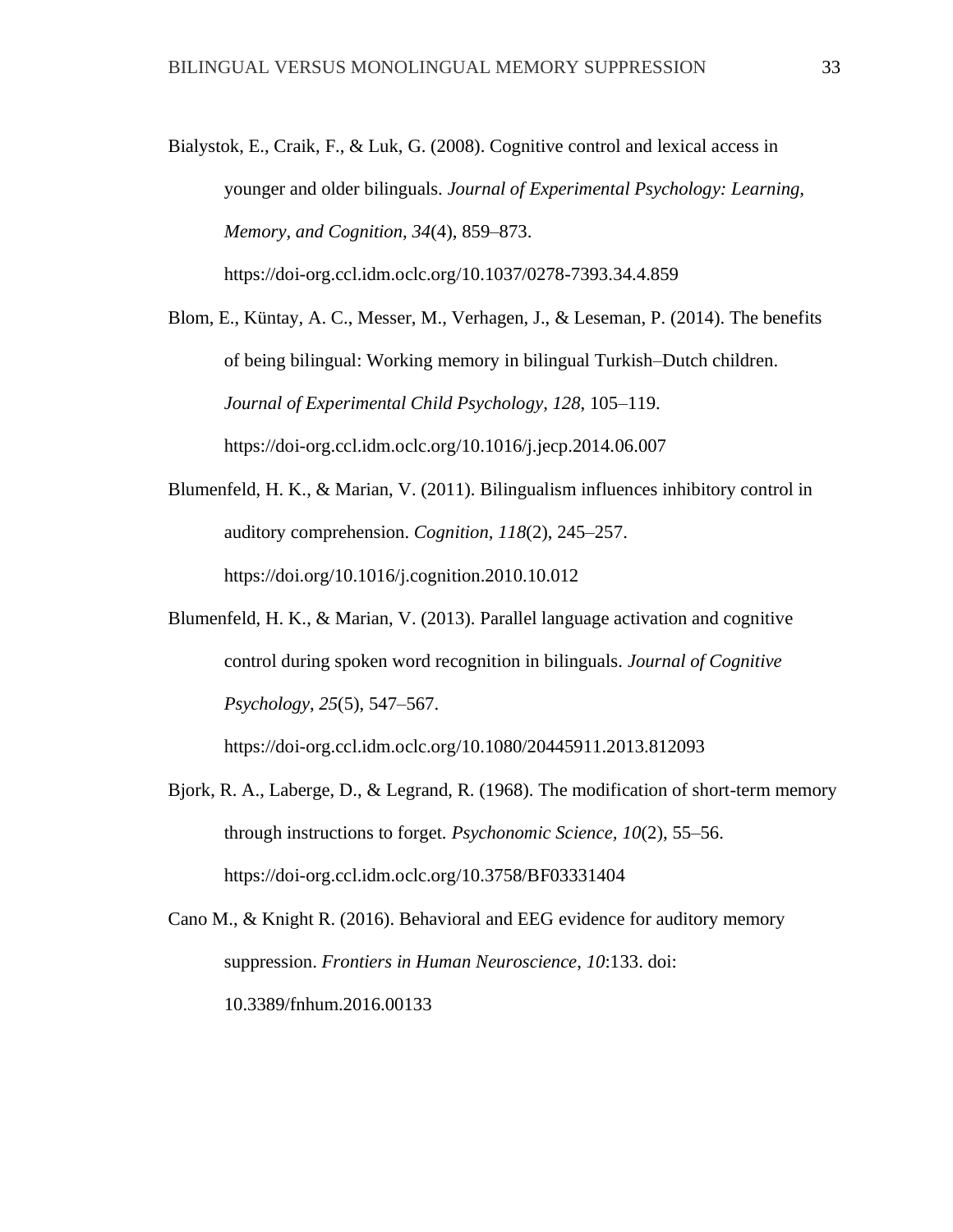- Cook, G., Marsh, R., & Hicks, J. (2006). The role of recollection and familiarity in the context variability mirror effect. *Memory & Cognition 34*: 240. https://doi.org/10.3758/BF03193402
- Costa, A., Hernández, M., & Sebastián-Gallés, N. (2008). Bilingualism aids conflict resolution: Evidence from the ANT task. *Cognition*, *106*(1), 59–86. https://doi-org.ccl.idm.oclc.org/10.1016/j.cognition.2006.12.013
- Desjardins, J. L., & Fernandez, F. (2018). Performance on auditory and visual tasks of inhibition in English monolingual and Spanish–English bilingual adults: Do bilinguals have a cognitive advantage? *Journal of Speech, Language, and Hearing Research, 61*(2), 410–419.

https://doi-org.ccl.idm.oclc.org/10.1044/2017\_JSLHR-H-17-0160

- Duñabeitia, J., Hernández, J., Antón, E., Macizo, P., Estévez, A., Fuentes, L., & Carreiras, M. (2014). The inhibitory advantage in bilingual children revisited: myth or reality? *Experimental psychology, 61*:3, 234-51. https://doi.org/10.1027/1618-3169/a000243
- Ecker, U. K. H., Lewandowsky, S., & Oberauer, K. (2014). Removal of information from working memory: A specific updating process. *Journal of Memory and Language*, *74*, 77–90. https://doi-org.ccl.idm.oclc.org/10.1016/j.jml.2013.09.003
- Fawcett, J. M., & Taylor, T. L. (2008). Forgetting is effortful: Evidence from reaction time probes in an item-method directed forgetting task. *Memory & Cognition*, *36*(6), 1168–1181.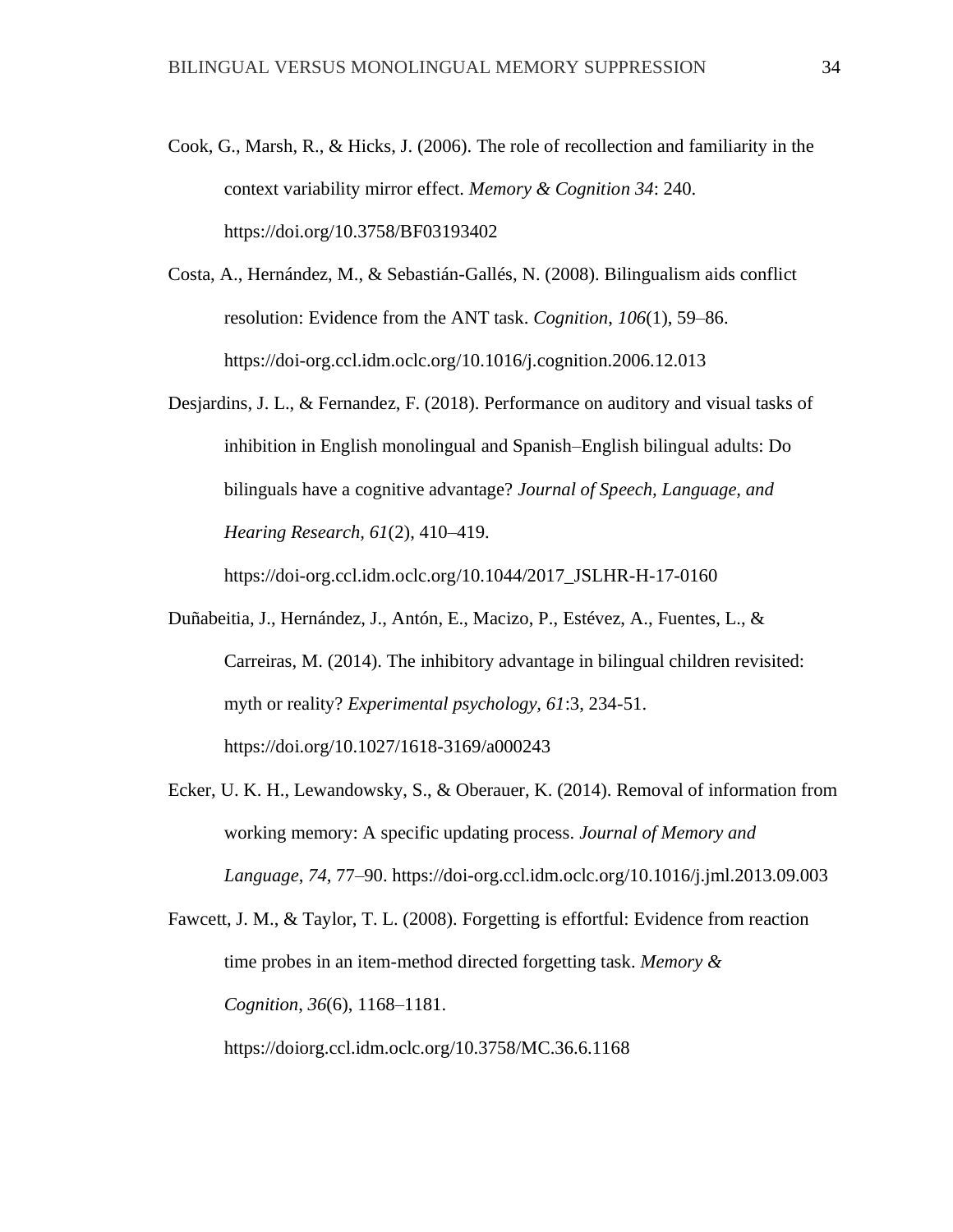- Francis, W., & Gutiérrez, M. (2012). Bilingual recognition memory: Stronger performance but weaker levels-of-processing effects in the less fluent language. *Memory & Cognition, 40*, 496–503. https://doi.org/10.3758/s13421-011-0163-3
- Friesen, D. C., Latman, V., Calvo, A., & Bialystok, E. (2015). Attention during visual search: The benefit of bilingualism. *The International Journal of Bilingualism: Cross-Disciplinary, Cross-Linguistic Studies of Language Behavior, 19*(6), 693– 702. https://doi.org/10.1177/1367006914534331
- Gamboa, O. L., Garcia-Campayo, J., Müller, T., & von Wegner, F. (2017). Suppress to forget: The effect of a mindfulness-based strategy during an emotional itemdirected forgetting paradigm. *Frontiers in psychology, 8*, 432. https://doi.org/10.3389/fpsyg.2017.00432
- Goodenough, F. L. (1926). Racial differences in the intelligence of school children. *Journal of Experimental Psychology*, *9*(5), 388–397. https://doi-org.ccl.idm.oclc.org/10.1037/h0073325
- Giezen, M. R., Blumenfeld, H. K., Shook, A., Marian, V., & Emmorey, K. (2015). Parallel language activation and inhibitory control in bimodal bilinguals. *Cognition*, *141*, 9–25. https://doi-org.ccl.idm.oclc.org/10.1016/j.cognition.2015.04.009
- Izura, C., Cuetos, F., & Brysbaert, M. (2014). Lextale-Esp: A test to rapidly and efficiently assess the Spanish vocabulary size. *Psicológica*, *35*(1), 49–66.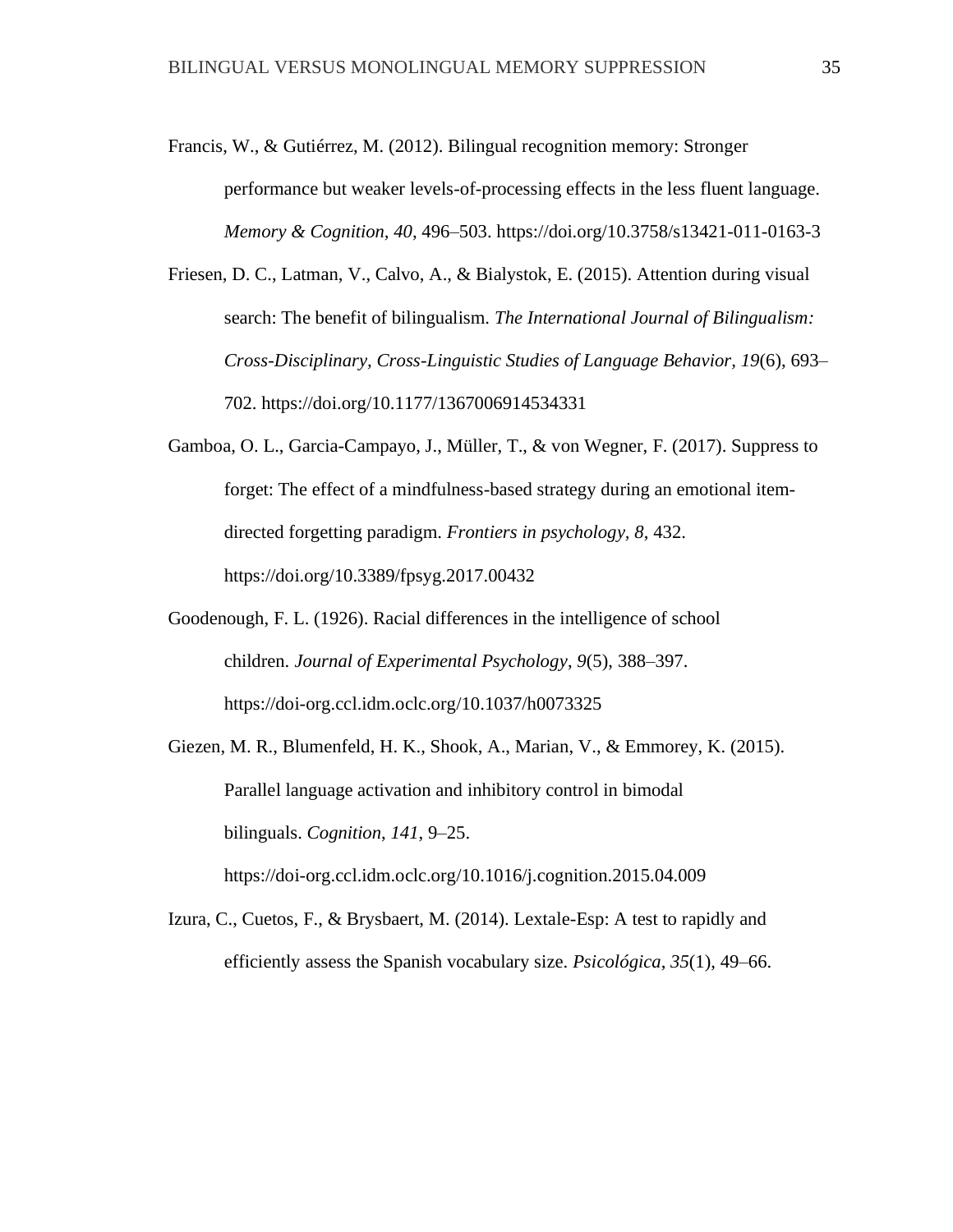Johnson J.S., & Newport E.L. (1989). Critical period effects in second language learning: The influence of maturational state on the acquisition of English as a second language. *Cognitive Psychology, 2*, 60–99.

https://doi.org/10.1016/0010-0285(89)90003-0

- Kaushanskaya, M., & Marian, V. (2007). Age-of-acquisition effects in the development of a bilingual advantage for word learning. *Proceedings of the Boston University Conference on Language Development.*
- Kroll, J.F. (2008). Juggling two languages in one mind. *Psychological Science Agenda, 22*, 3–7. Retrieved from www.apa.org/science/about/psa/2008/01/kroll.aspx.
- Lehtonen, M., Soveri, A., Laine, A., Järvenpää, J., de Bruin, A., & Antfolk, J. (2018). Is bilingualism associated with enhanced executive functioning in adults? A metaanalytic review. *Psychological Bulletin, 144*(4), 394–425. https://doi.org/10.1037/bul0000142
- Luk, G., Anderson, J. A., Craik, F. I., Grady, C., & Bialystok, E. (2010). Distinct neural correlates for two types of inhibition in bilinguals: Response inhibition versus interference suppression. *Brain and Cognition*, *74*(3), 347–357. https://doi.org/10.1016/j.bandc.2010.09.004
- Luk, G., De Sa, E., & Bialystok, E. (2011). Is there a relation between onset age of bilingualism and enhancement of cognitive control? *Bilingualism: Language and Cognition*, *14*(4), 488–495. https://doi.org/10.1017/S1366728911000010
- Macleod, C. (1999) The item and list methods of directed forgetting: Test differences and the role of demand characteristics. *Psychonomic Bulletin & Review, 6*, 123–129. https://doi.org/10.3758/BF03210819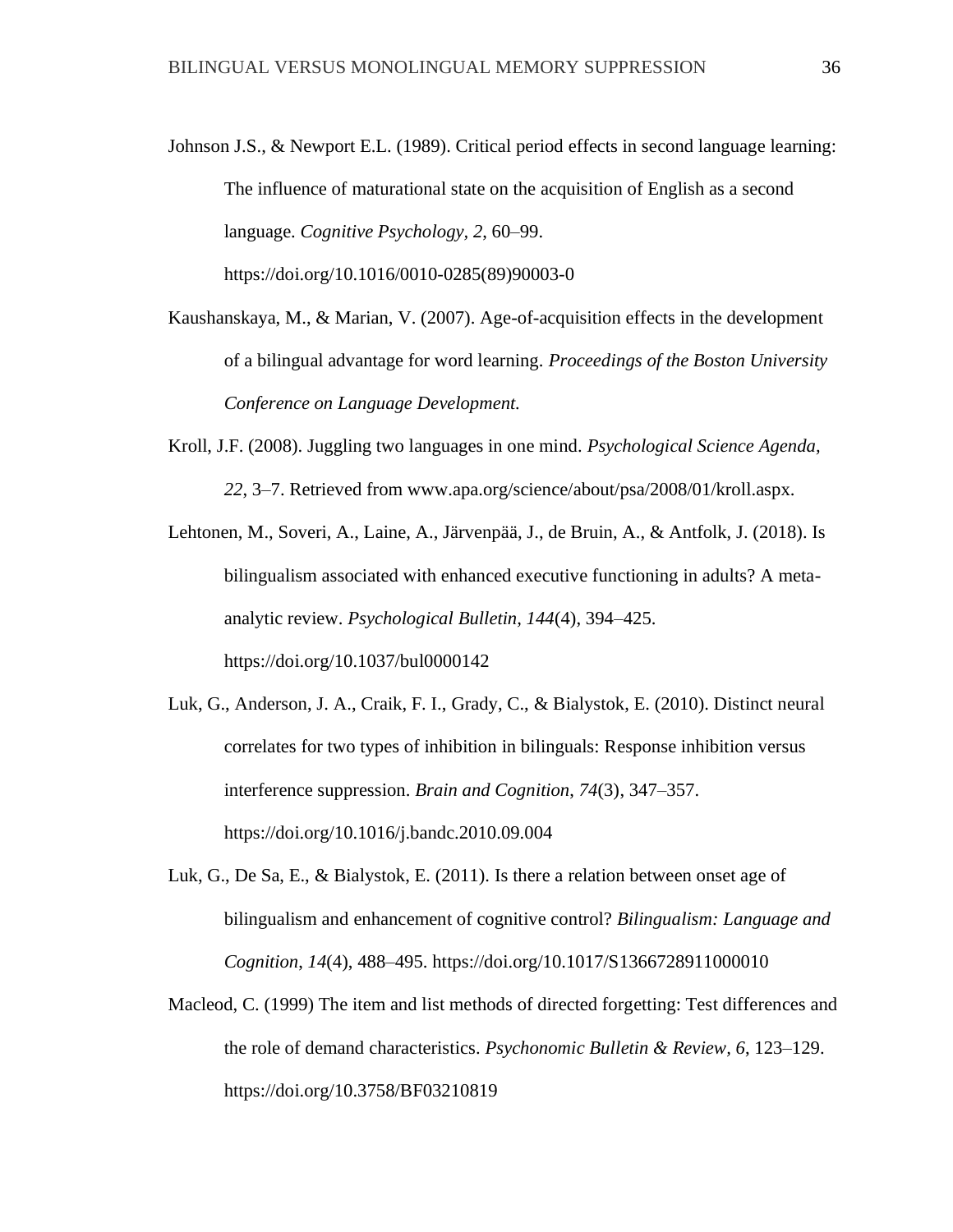- Marevic, I., Arnold, N. R., & Rummel, J. (2018). Item-method directed forgetting and working memory capacity: A hierarchical multinomial modeling approach. *Quarterly Journal of Experimental Psychology, 71*(5), 1070–1080. https://doi.org/10.1080/17470218.2017.1310270
- Marian, V., Blumenfeld, H., & Kaushanskaya, M. (2007) The language experience and proficiency questionnaire (LEAP-Q): Assessing language profiles in bilinguals and multilinguals. *Journal of Speech Language and Hearing Research*, *50*:4, 940- 967. https://doi.org/10.1016/j.cognition.2010.10.012
- Muther, W.S. (1965). Erasure or partitioning in short-term memory. *Psychonomic Science, 3*, 429–430 https://doi.org/10.3758/BF03343215
- Nichols, E., Wild, C., Stojanoski, B., Battista, M., & Owen, A. (2020). Bilingualism affords no general cognitive advantages: A population study of executive function in 11,000 people. *Psychological Science*. https://doi.org/10.1177/0956797620903113
- Olguin, A., Cekic, M., Bekinschtein, T., Katsos, N., & Bozic, M. (2019). Bilingualism and language similarity modify the neural mechanisms of selective attention.

*Scientific Reports, 9*, 8204. https://doi.org/10.1038/s41598-019-44782-3

- Paap, K., Myuz, H., & Sawi, O. (2015). Bilingual advantages in executive functioning either do not exist or are restricted to very specific and undetermined circumstances. *Cortex*, *69*. https://doi.org/10.1016/j.cortex.2015.04.014.
- Peal, E., & Lambert, W. (1962). The relation of bilingualism to intelligence. *Psychological Monographs: General and Applied*, *76*(27), 1–23. https://doi-org.ccl.idm.oclc.org/10.1037/h0093840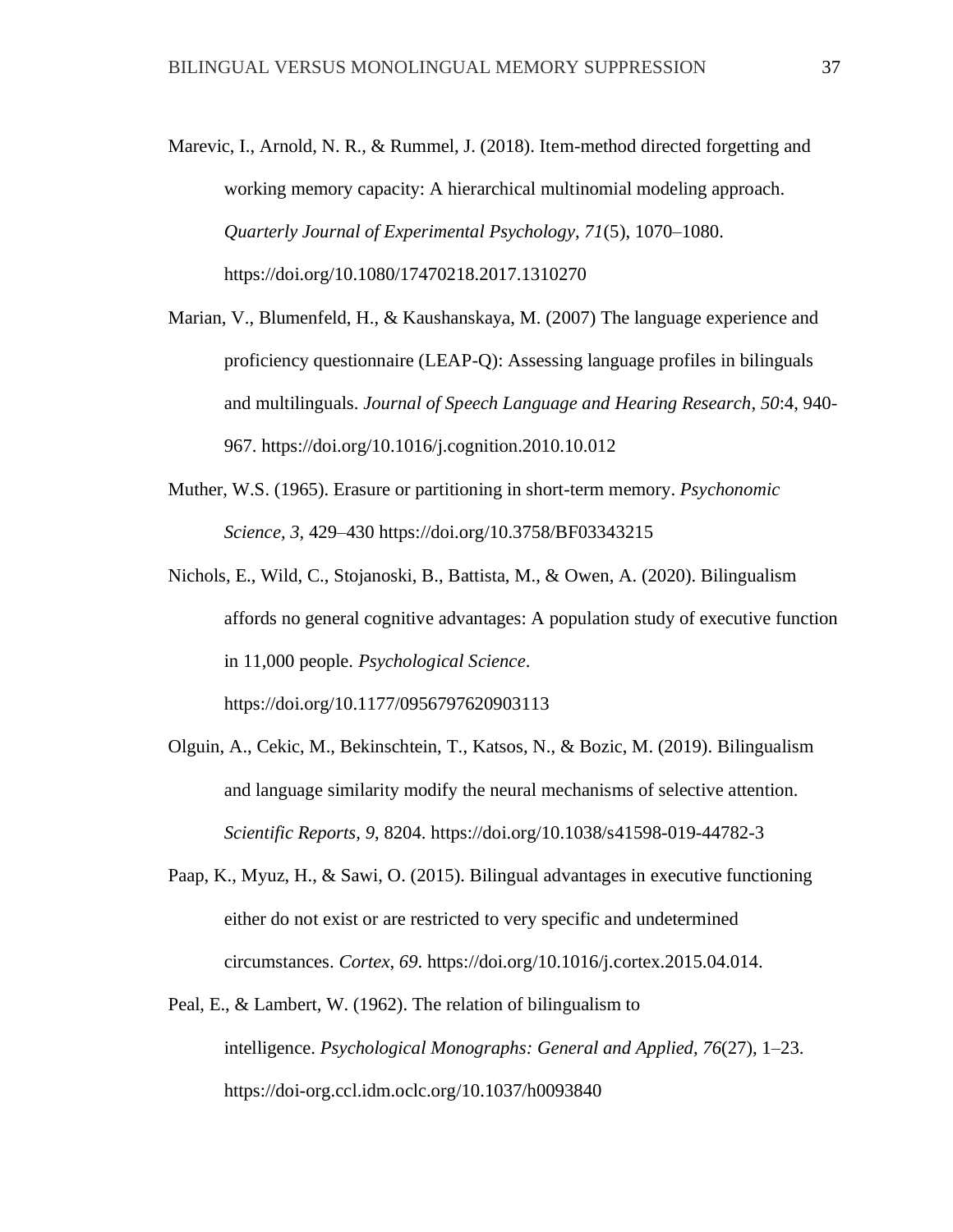https://doiorg.ccl.idm.oclc.org/10.1162/jocn\_a\_00310

Rizio, A., & Dennis, N. (2013). The neural correlates of cognitive control: Successful remembering and intentional forgetting. *Journal of Cognitive Neuroscience*, *25*(2), 297–312.

Salvatierra, J. L., & Rosselli, M. (2011). The effect of bilingualism and age on inhibitory control. *International Journal of Bilingualism, 15,* 26–37.

https://doi.org/10.1177/1367006910371021

- Snodgrass, J., & Corwin, J. (1988). Pragmatics of measuring recognition memory: Applications to dementia and amnesia. *Journal of Experimental Psychology: General, 117*, 34-50. https://doi.org/10.1037//0096-3445.117.1.34
- Struys, E., Mohades, G., Bosch, P., & van den Noort, M. (2015). Cognitive control in bilingual children: Disentangling the effects of second-language proficiency and onset age of acquisition. *Swiss Journal of Psychology*, *74*(2), 65–73. https://doiorg.ccl.idm.oclc.org/10.1024/1421-0185/a000152
- Tan, P., Ensor, T., Hockley, W., Harrison, G., & Wilson, D. (2020). In support of selective rehearsal: Double-item presentation in item-method directed forgetting. *Psychonomic Bulletin & Review*.

https://doiorg.ccl.idm.oclc.org/10.3758/s13423-020-01723-w.

Tao, L., Marzecová, A., Taft, M., Asanowicz, D., & Wodniecka, Z. (2011). The efficiency of attentional networks in early and late bilinguals: The role of age of acquisition. *Frontiers in Psychology*, *2*. https://doi-org.ccl.idm.oclc.org/10.3389/fpsyg.2011.00123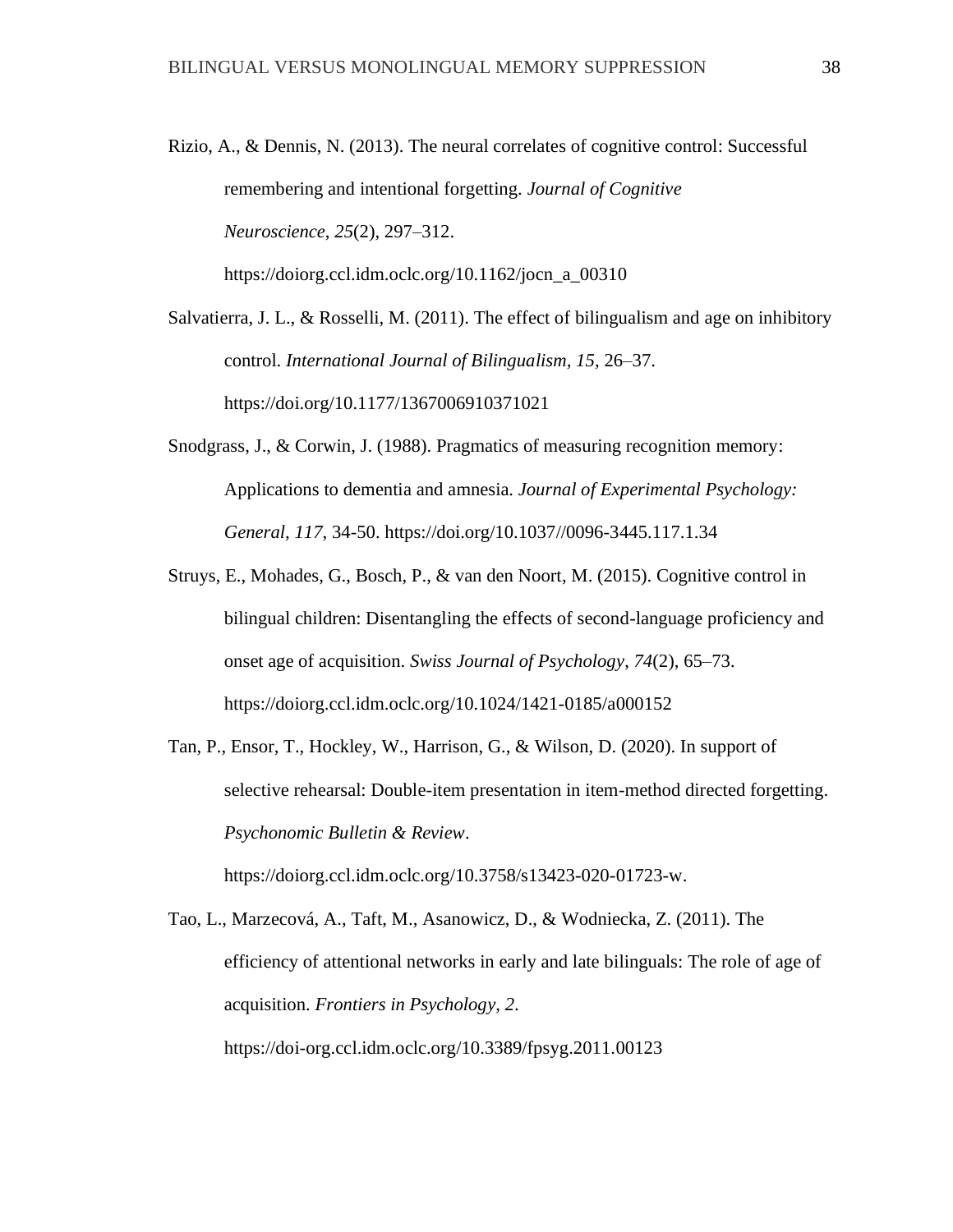Taylor, T., Cutmore, L., & Pries, L. (2018). Item-method directed forgetting: Effects at retrieval? *Acta Psychologica, 183*, 116-123. https://doi.org/10.1016/j.actpsy.2017.12.004.

van den Noort, M., Struys, E., Bosch, P., Jaswetz, L., Perriard, B., Yeo, S., Barisch, P., Vermeire, K., Lee, S. H., & Lim, S. (2019). Does the bilingual advantage in cognitive control exist and if so, what are its modulating factors? A systematic review. *Behavioral Sciences (Basel, Switzerland)*, *9*(3), 27. https://doi.org/10.3390/bs9030027

Waldhauser, G. T., Lindgren, M., & Johansson, M. (2012). Intentional suppression can lead to a reduction of memory strength: Behavioral and electrophysiological findings. *Frontiers in Psychology, 3*, 401. https://doi.org/10.3389/fpsyg.2012.00401

Wierzba, M., Riegel, M., Wypych, M., Jednoróg, K., Grabowska, A., & Marchewka, A. (2018). Cognitive control over memory – individual differences in memory performance for emotional and neutral material. *Scientific Reports, 8*, 3808. https://doi.org/10.1038/s41598-018-21857-1

Woodward, A. E., & Bjork, R. A. (1971). Forgetting and remembering in free recall: Intentional and unintentional. *Journal of Experimental Psychology, 89*(1), 109– 116. https://doi-org.ccl.idm.oclc.org/10.1037/h0031188

Woodward, A. E., Bjork, R. A., & Jongeward, R. H. (1973). Recall and recognition as a function of primary rehearsal. *Journal of Verbal Learning & Verbal Behavior*, *12*(6), 608–617.

https://doi-org.ccl.idm.oclc.org/10.1016/S0022-5371(73)80040-4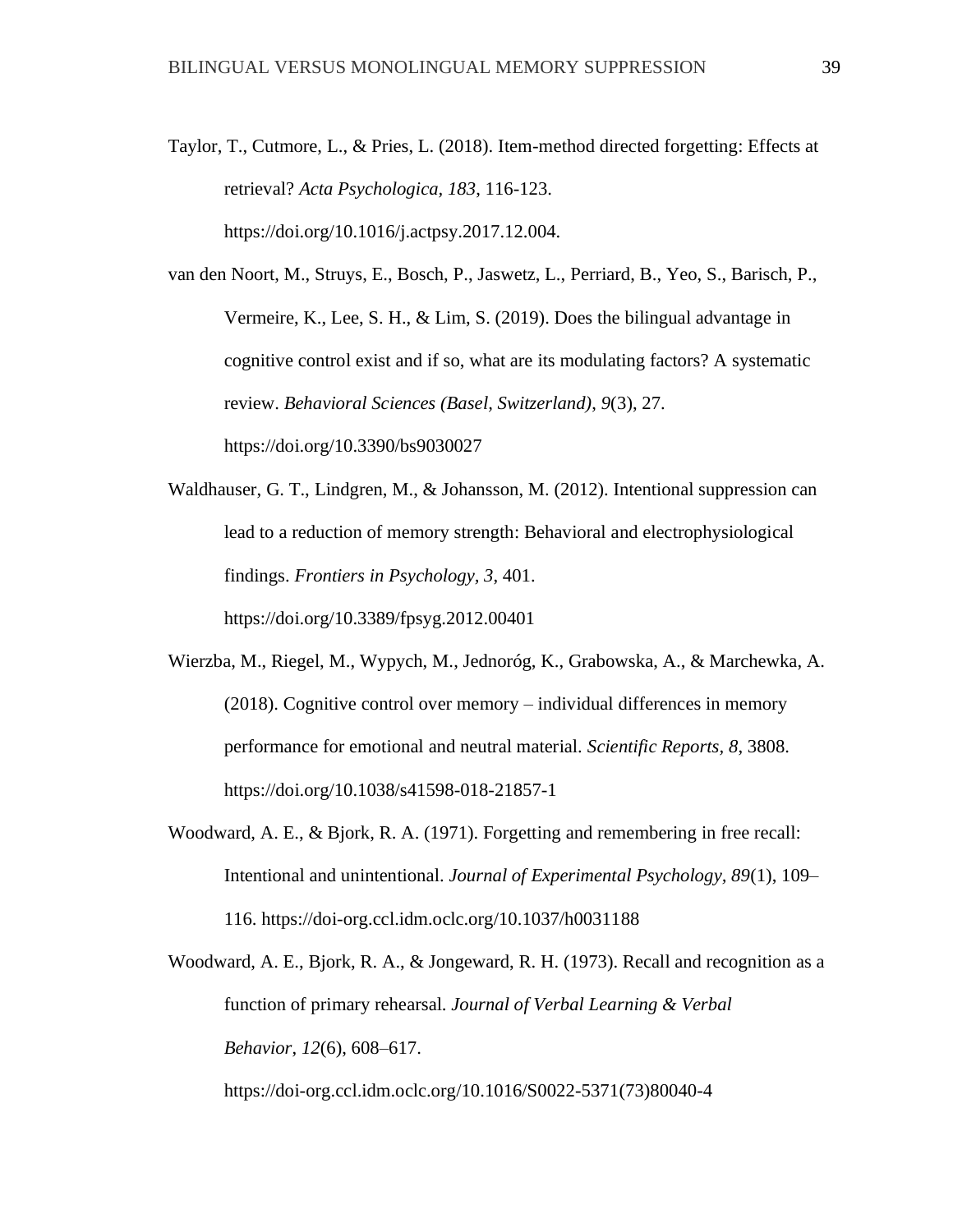Yang, T., Lei, X., & Anderson, M. (2016). Decreased inhibitory control of negative information in directed forgetting. *International Journal of Psychophysiology, 100*, 44-51. https://doi.org/10.1016/j.ijpsycho.2015.09.007

Zwissler, B., Schindler, S., Fischer, H., Plewnia, C., & Kissler, J. M. (2015). 'Forget me (not)?' – remembering forget-items versus un-cued items in directed forgetting. *Frontiers in Psychology, 6*, 1741. https://doi.org/10.3389/fpsyg.2015.01741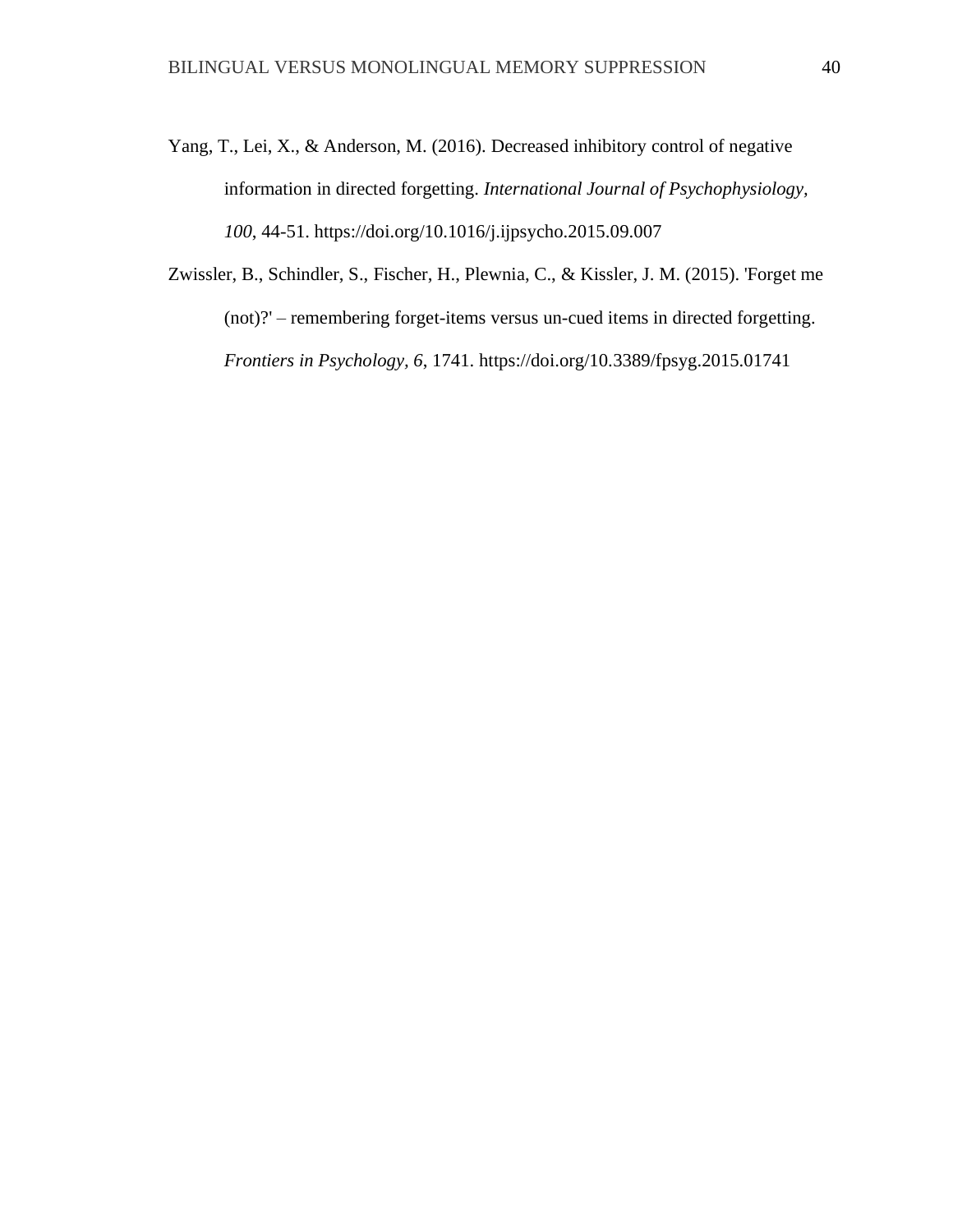# **Appendix A**

#### *LexTALE-Esp Word List*

**Non-Words:** Abracer Actuacionar Alardio Antar Arsa Brecedad Cadallo Capiyo **Cartinar Cintro** Decar Empirador Escuto Esposante Fatacidad Flamida Floroso Grodo Hacido Lampera Pauca Plaudir Rompedo Temblo Terzo Tropaje Vegado  **Words:** Acantilado Alegre Alfombra Asesinato Atar Aviso Barato Besar Bisagra Bizcocho Cabello Camisa Candado Canela Cenefa Clavel Cuchara Engatusar Estornudar Flaco Fomentar Frondoso Ganar Granuja Guante Hacha Helar Hervidor Hormiga Jilguero Lacayo Loro Martillo Matar Merodear Musgo Nevar Orgulloso Pandilla Pellizcar Polvoriento Pozo Prisa Pulmones Rabino Rebuscar Regar Secuestro Seda Tergiversar Torpe Yacer Yunque Zapato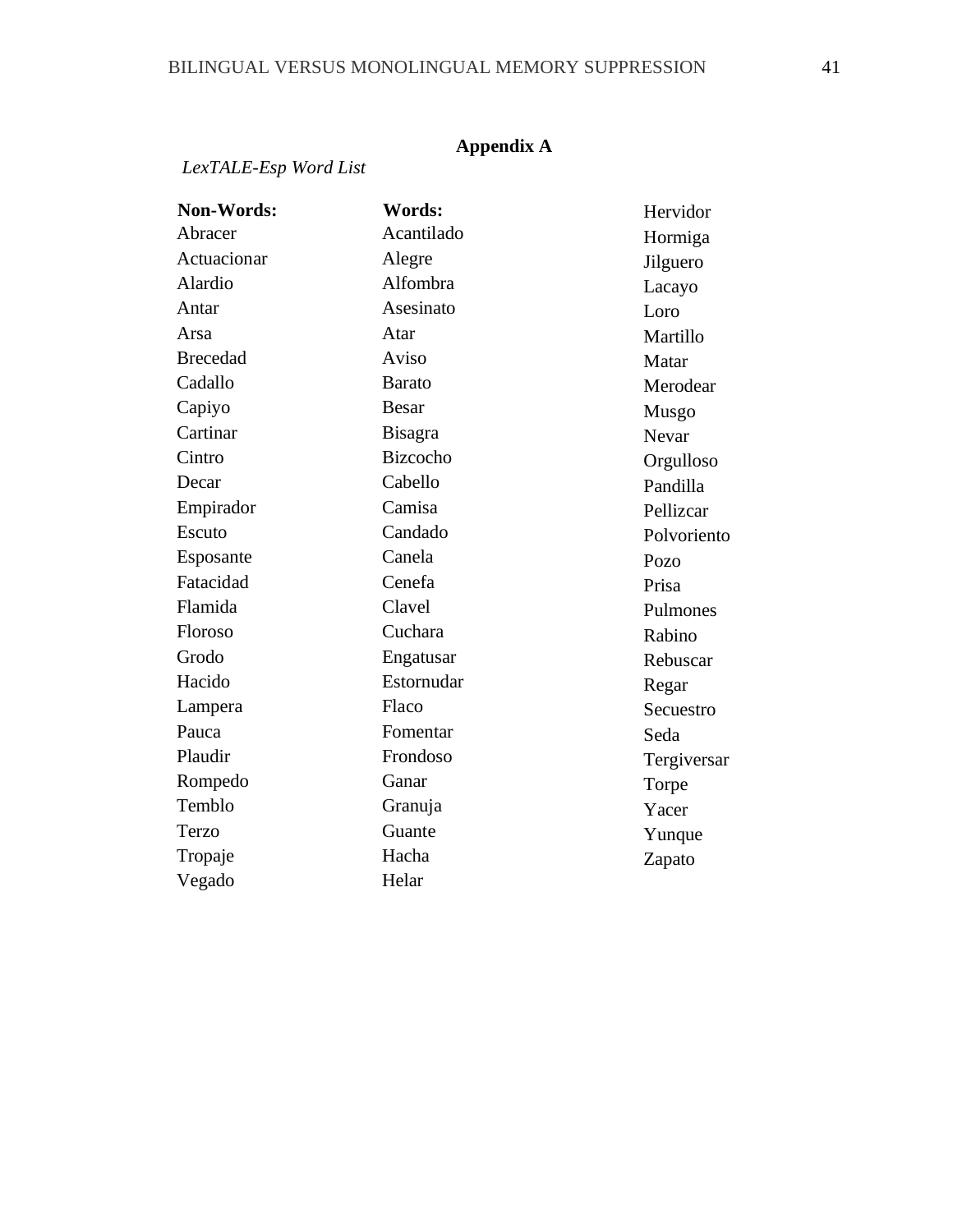# **Appendix B**

*Directed Forgetting Word List*

| Count  | Gentle       | Number | Record | Speak         |
|--------|--------------|--------|--------|---------------|
| Course | <b>Glass</b> | Object | Remark | Spoon         |
| Cover  | Glove        | Office | Repeat | Spring        |
| Dance  | Grass        | Order  | Reply  | Square        |
| Degree | Globe        | Ounce  | Report | Staff         |
| Desire | Greet        | Owner  | Result | Solve         |
| Dinner | Ground       | Paint  | Return | Stand         |
| Dirty  | Group        | Piano  | Relay  | <b>State</b>  |
| Doctor | Lunch        | Purse  | River  | Still         |
| Dollar | Major        | Party  | Ruler  | Stone         |
| Dozen  | Match        | Pilot  | Season | <b>Store</b>  |
| Dream  | Matter       | Pencil | Second | <b>Storm</b>  |
| Dress  | Mature       | Penny  | Sense  | Story         |
| Drink  | Maybe        | People | Shape  | <b>Street</b> |
| Extra  | Member       | Period | Sheet  | <b>String</b> |
| False  | Memory       | Person | Shirt  | Style         |
| Famous | Mimic        | Phone  | Short  | Summer        |
| Final  | Method       | Pillow | Shout  | System        |
| Favor  | Minute       | Place  | Scarf  | Table         |
| First  | Mirror       | Pearl  | Simple | Teeth         |
| Fixed  | Modern       | Plant  | Single | Thing         |
| Flame  | Moment       | Plate  | Sleep  | Three         |
| Float  | Money        | Pocket | Sleeve | Thumb         |
| Floor  | Month        | Pound  | Scout  | Ticket        |
| Flower | Mouth        | Public | Slope  | Tired         |
| Freely | Music        | Quart  | Small  | Towel         |
| Fresh  | Nerve        | Quick  | Smell  | Window        |
| Friend | Nickel       | Quiet  | Smoke  | Worker        |
| Front  | Never        | Radio  | Smooth | World         |
| Fruit  | Noise        | Reach  | Sound  | Wrote         |
| Future | <b>Notes</b> | Really | Space  | Years         |
| Garden | Notice       | Reason | Spare  | Zipper        |
|        |              |        |        |               |